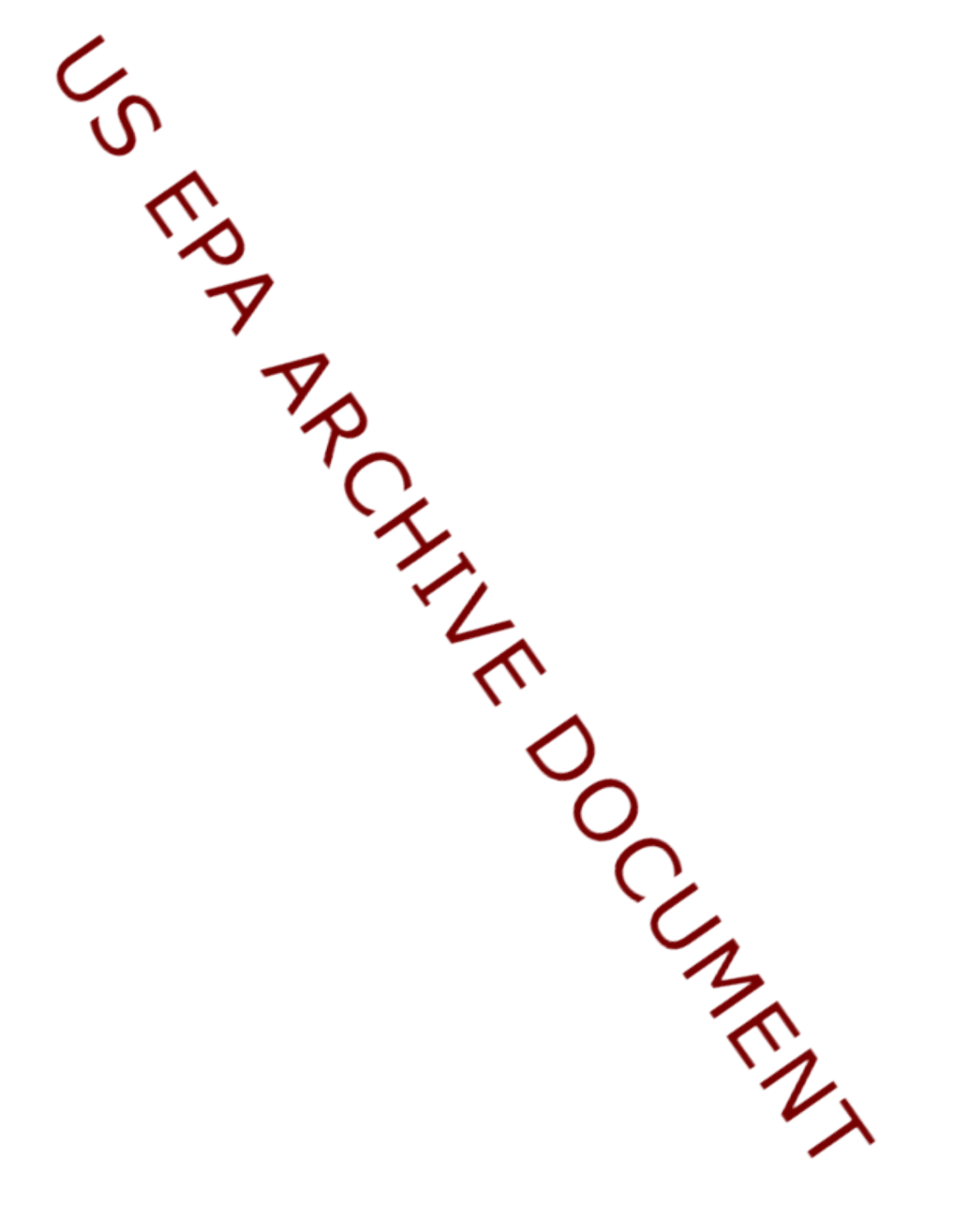

# **Environmental Technology Verification Program**  Advanced Monitoring Systems Pilot

Test/QA Plan for Verification of Portable Analyzers

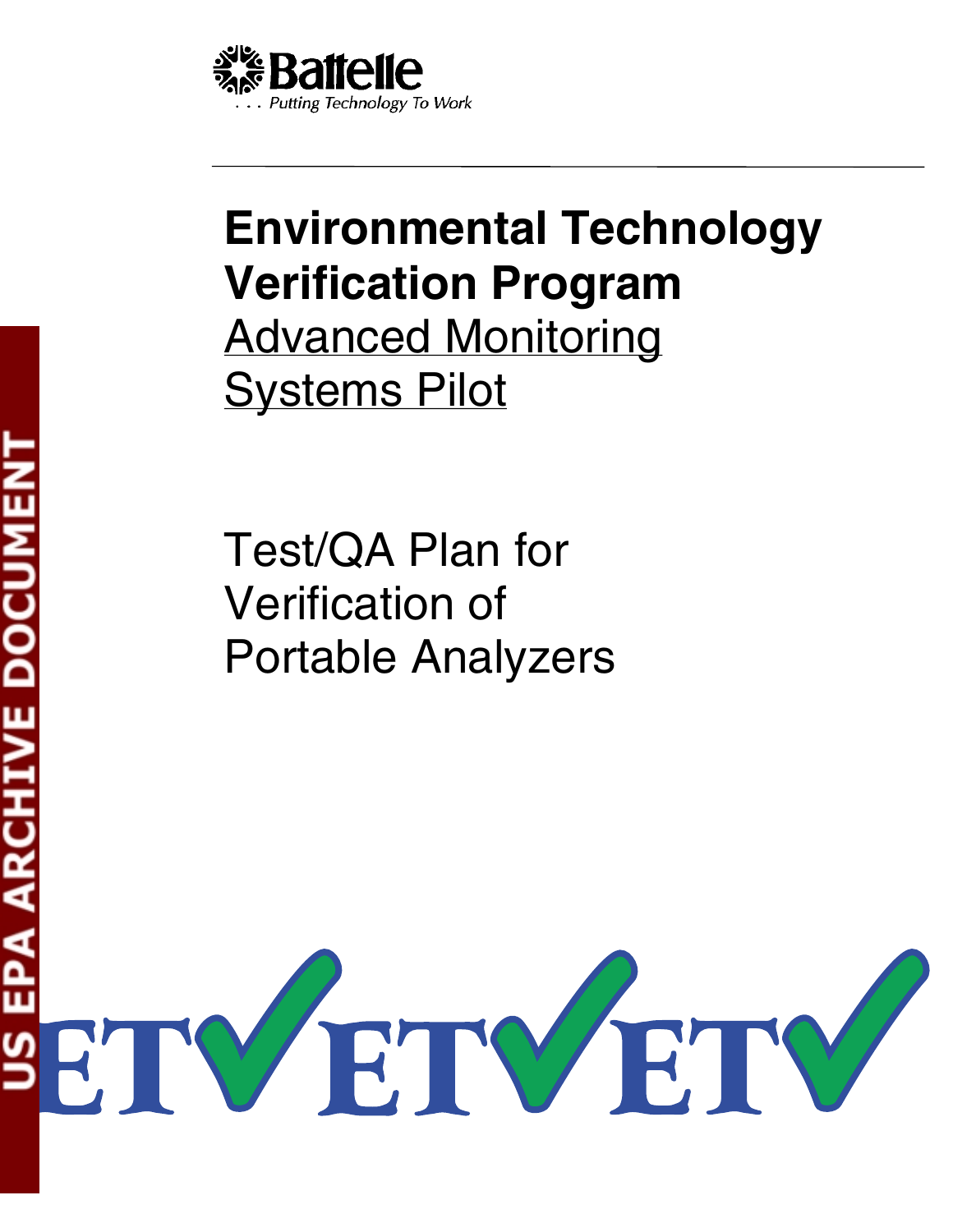# **TEST/QA PLAN**

**for** 

## **VERIFICATION OF PORTABLE ANALYZERS**

**December 8, 2000** 

**Prepared by** 

**Battelle 505 King Avenue Columbus, OH 43201-2693**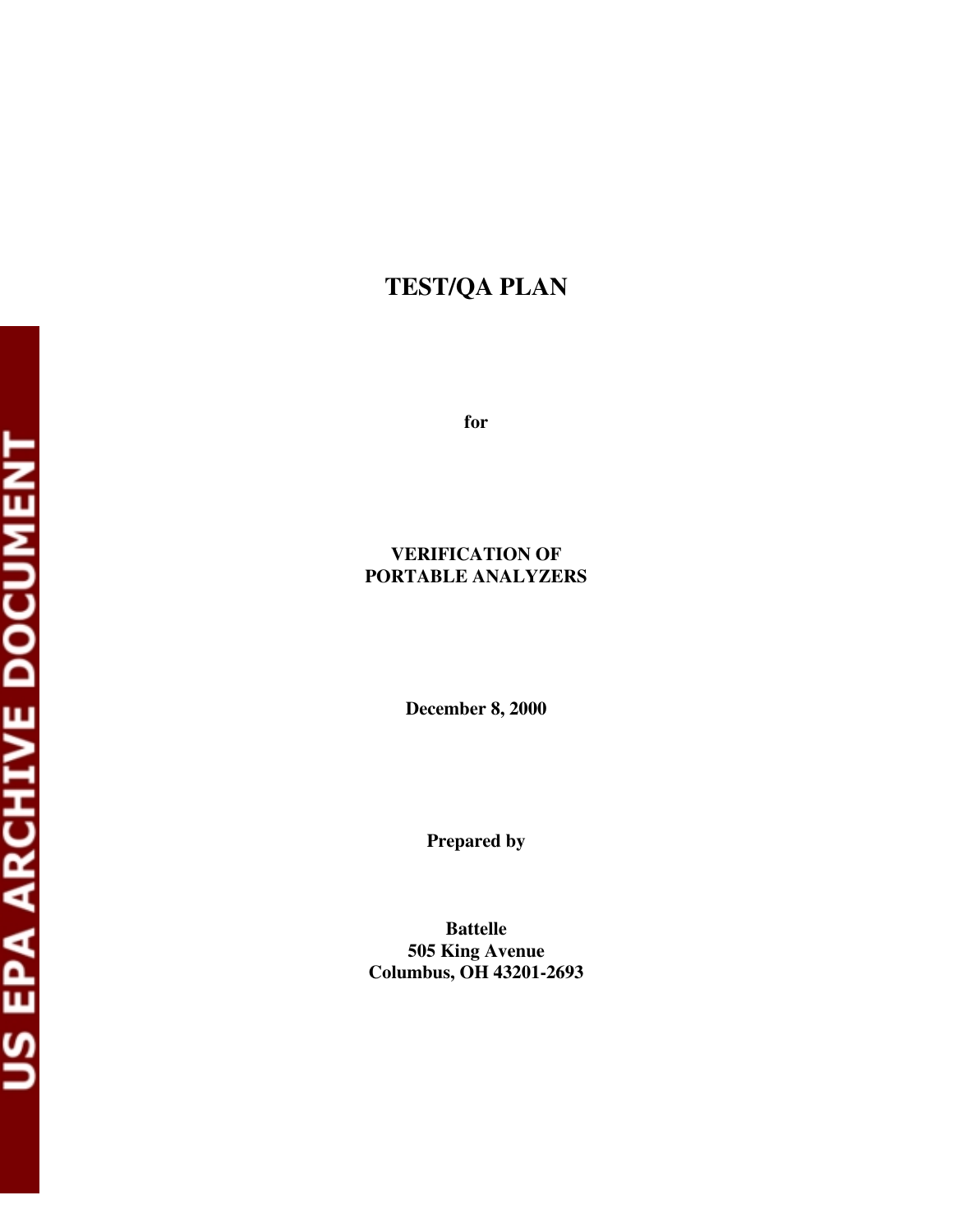# **TABLE OF CONTENTS**

| 4<br>F |  |
|--------|--|
|        |  |
| E      |  |
| נ      |  |
| Ŏ<br>ŗ |  |
| i<br>F |  |
| Ę<br>j |  |
| o<br>G |  |
| ◅<br>é |  |
| ſ<br>ι |  |
|        |  |

## Page

|  | 4.3 Sample Analysis |  |
|--|---------------------|--|
|  |                     |  |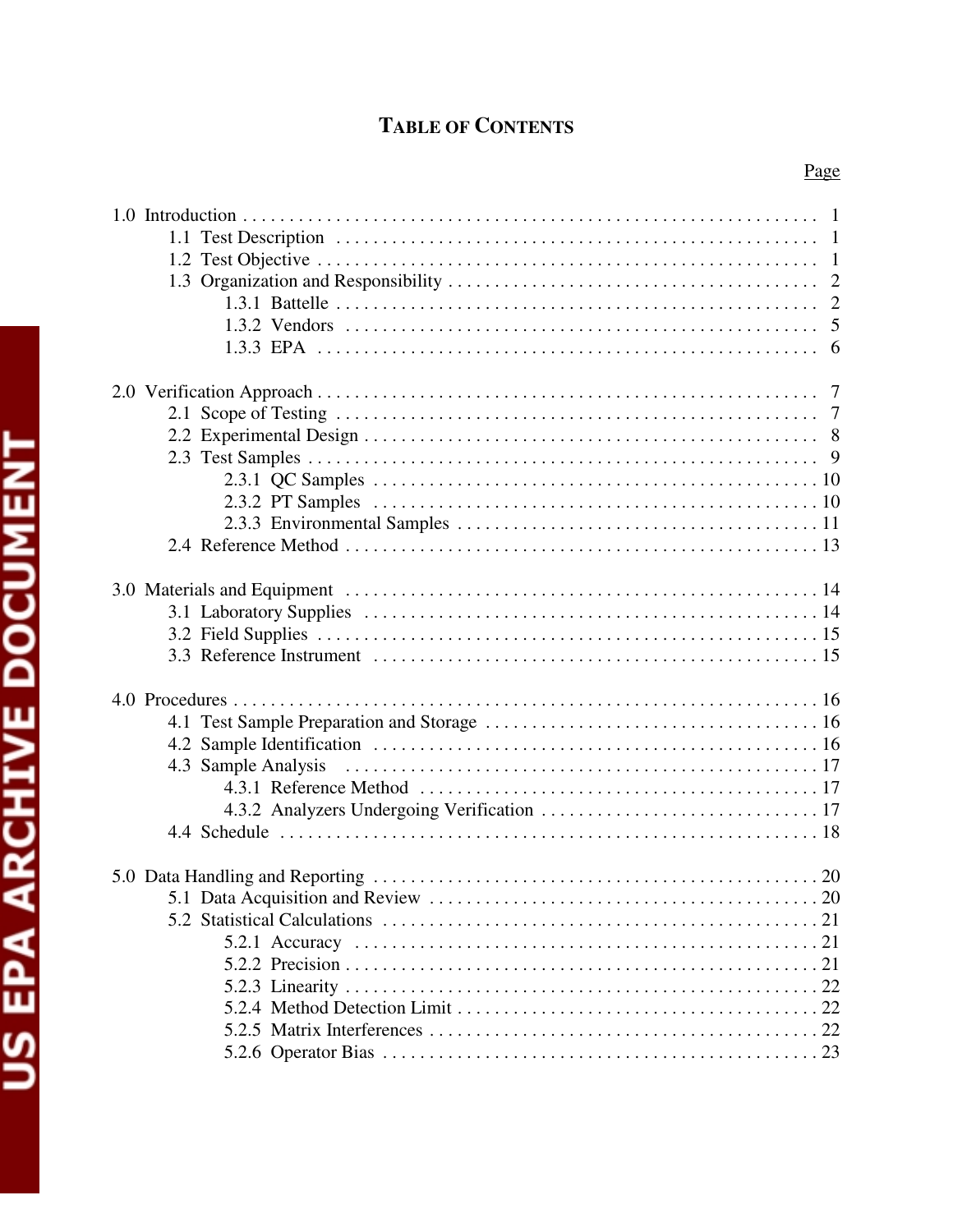## **TABLE OF CONTENTS (CONTINUED)**

| <b>APPENDIX A</b> |                                                                |
|-------------------|----------------------------------------------------------------|
| <b>APPENDIX B</b> | Battelle Standard Operating Procedure for At-Sea Collection of |

## **LIST OF TABLES**

## **LIST OF FIGURES**

|--|--|--|--|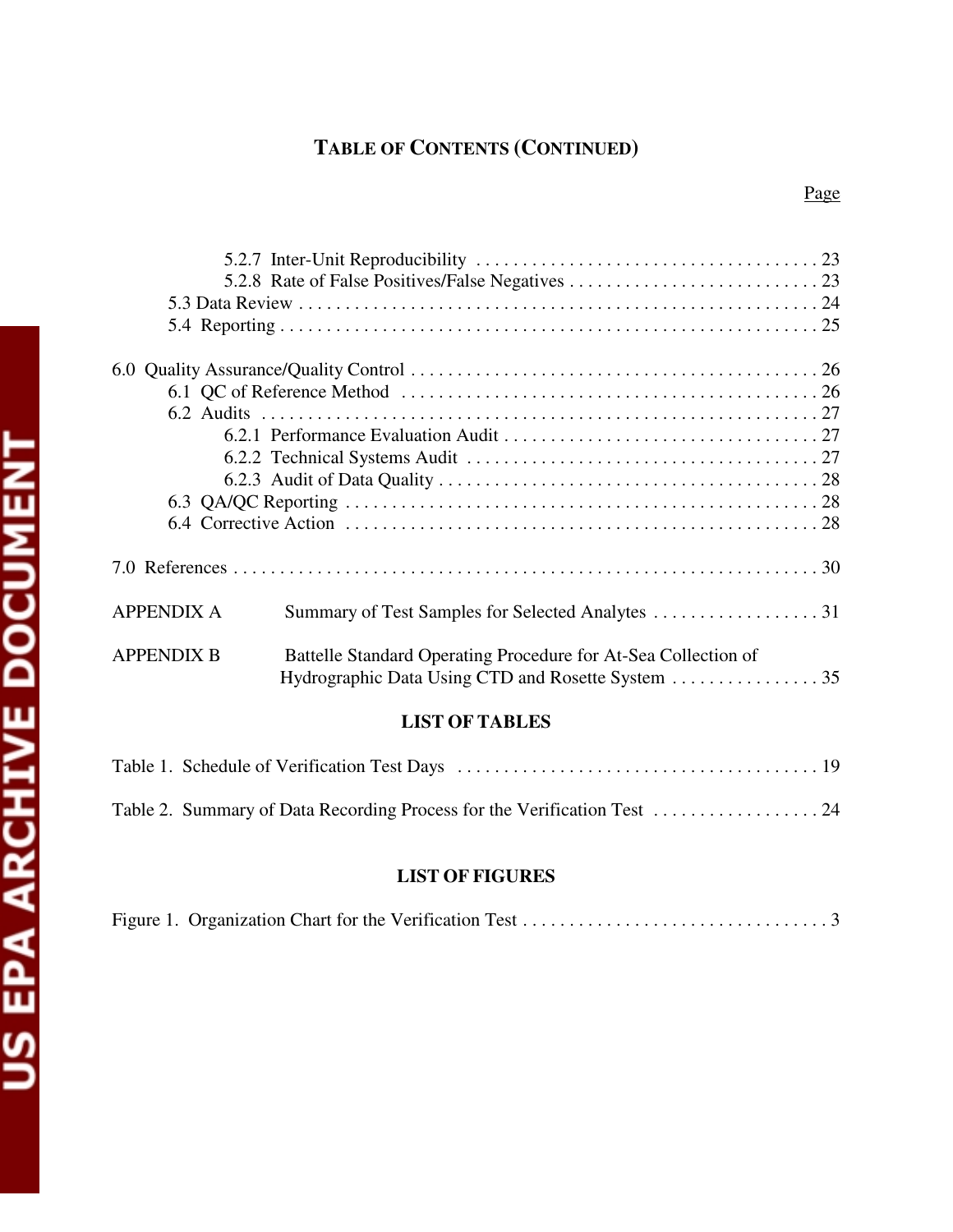#### **DISTRIBUTION LIST**

Ms. Elizabeth A. Betz U.S. Environmental Protection Agency National Exposure Research Laboratory MD-44 Research Triangle Park, NC 27711

Mr. Robert Fuerst U.S. Environmental Protection Agency National Exposure Research Laboratory MD-46 Research Triangle Park, NC 27711

Ms. Elizabeth Hunike Quality Assurance Specialist U.S. Environmental Protection Agency National Exposure Research Laboratory ERC Annex, MD-46 Research Triangle Park, NC 27711

Mr. Raymond Loebker USEPA Facilities 26 West Martin Luther King Drive MS 525 Cincinnati, OH 45268

Mr. Geoff Dates River Watch Network RR 1 Box 209 Hartland, VT 05048

Ms. Marty Link Groundwater Section Nebraska Dept. of Environmental **Quality** The Atrium, 1200 N St. Ste. 400, P.O. Box 98922 Lincoln, NE 68509-8922

Mr. Vito Minei Acting Director, Division of Environmental Quality Suffolk County, NY, Department of Health Services 220 Rabro Drive Hauppauge, NY 11788

Dennis Goldman, Ph.D., R.G. Executive Director for IEE & Program Development Officer The Geological Society of America 3300 Penrose Place P.O. Box 9140 Boulder, CO 80301-9140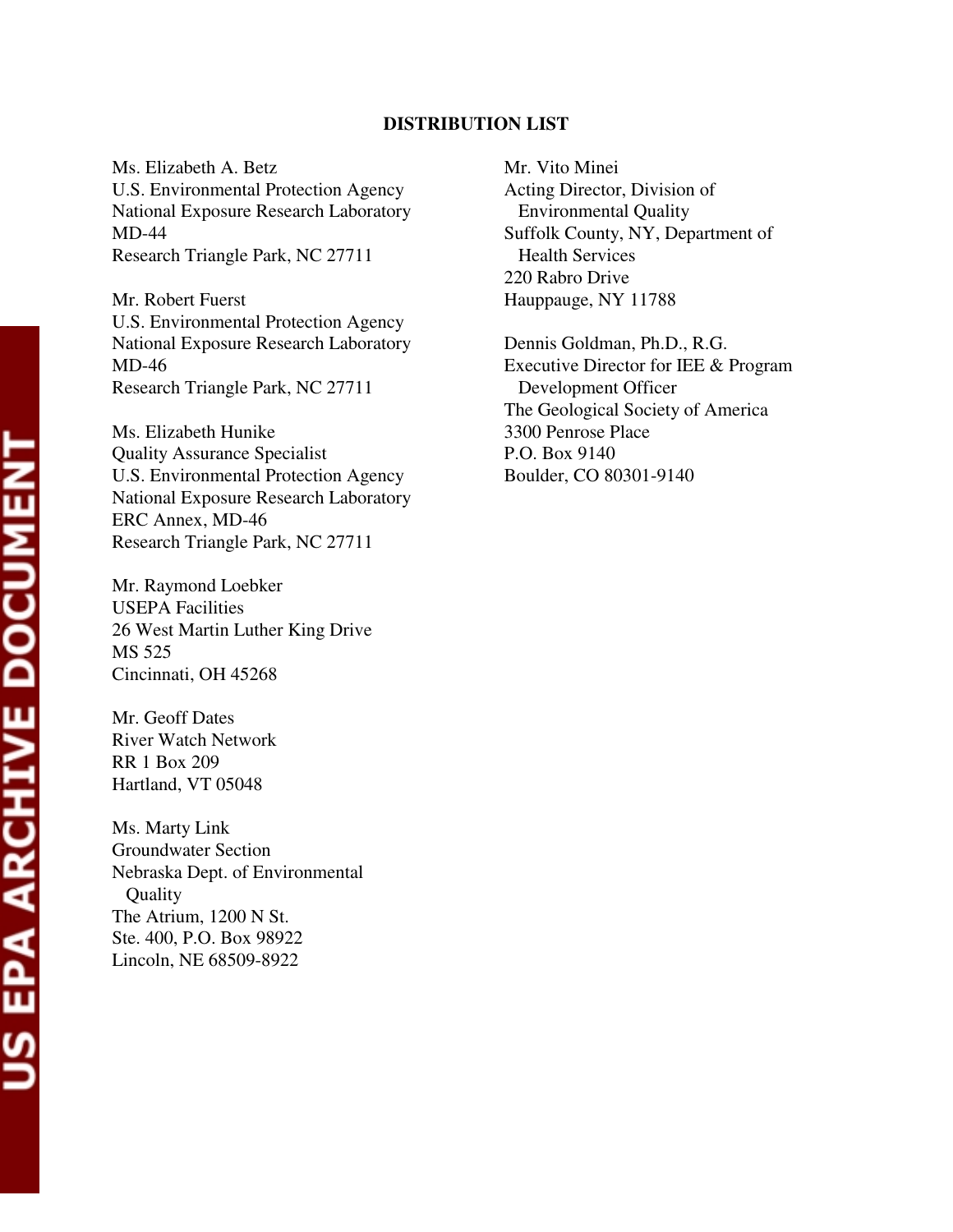#### **1.0 INTRODUCTION**

#### **1.1 Test Description**

This test/quality assurance (QA) plan provides procedures for a verification test of portable analysis technologies that determine various contaminants in water. The verification test will be conducted under the auspices of the U.S. Environmental Protection Agency (EPA) through the Environmental Technology Verification (ETV) program. The purpose of ETV is to provide objective and quality assured performance data on environmental technologies, so that users, developers, regulators, and consultants can make informed decisions about purchasing and applying these technologies.

The verification test will be performed by Battelle, of Columbus, Ohio, which is managing the ETV Advanced Monitoring Systems (AMS) Center through a cooperative agreement with EPA. The scope of the AMS Center covers verification of monitoring technologies for contaminants and natural species in air, water, and soil. In performing the verification test, Battelle will follow the procedures specified in this test/QA plan, and will comply with the data quality requirements in the "Quality Management Plan for the ETV Advanced Monitoring Systems Pilot" (QMP).<sup>1</sup>

#### **1.2 Test Objective**

The verification of portable water analyzers will be conducted to quantify the analytical and operational performance characteristics of these technologies. A variety of quality control, performance evaluation, and environmental water samples will be analyzed to assess the capabilities of the analyzers relative to accepted reference methods.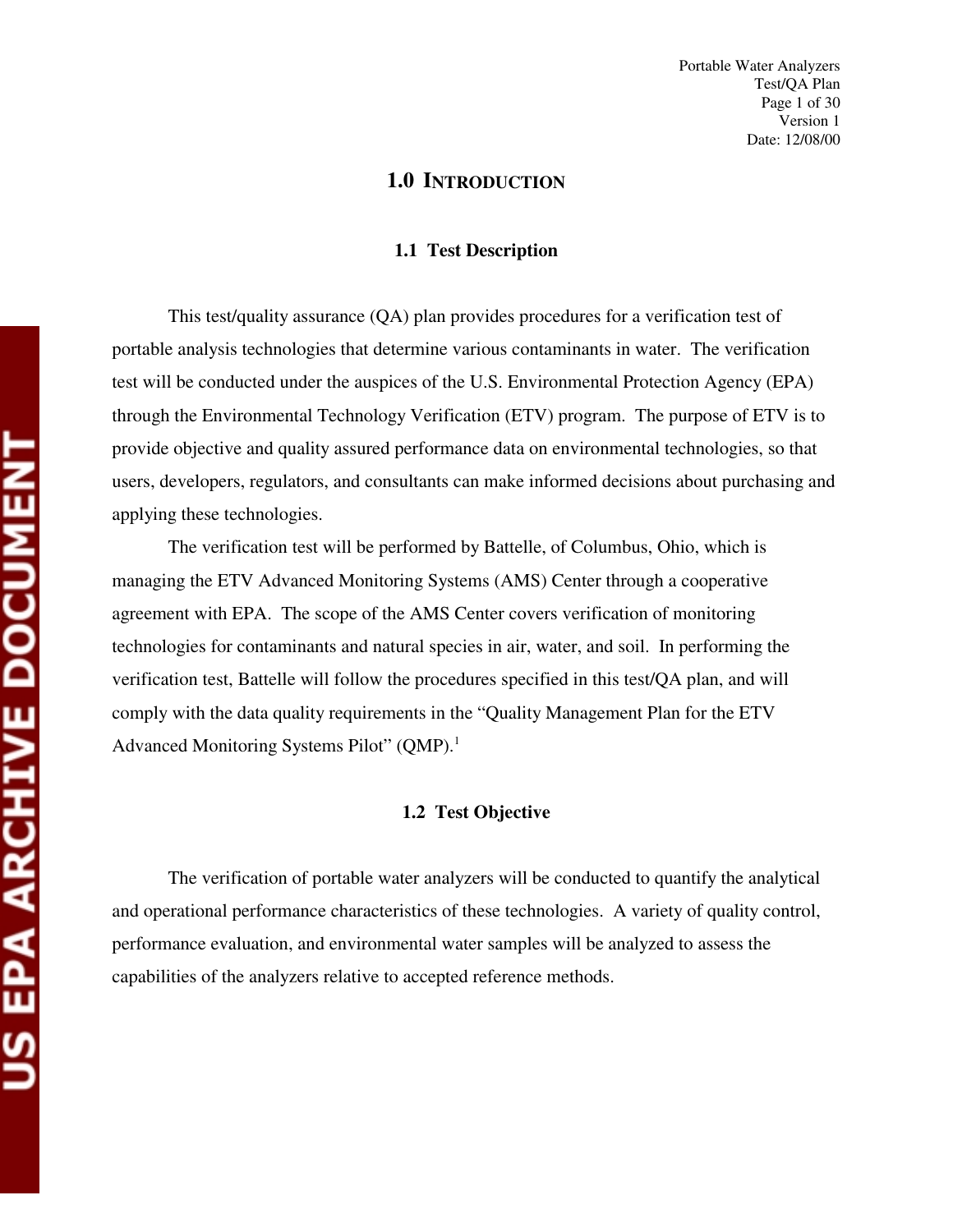#### **1.3 Organization and Responsibility**

The verification test will be performed by Battelle with the participation of the interested vendors who will be having their analyzers verified. The testing will occur at Battelle's Columbus, Ohio laboratories, at local waterways within Columbus, and at Massachusetts Bay near Duxbury, Massachusetts. The organizational chart below shows the individuals from Battelle, the vendor companies and the EPA who will have responsibilities in the verification test. The specific responsibilities of these individuals are detailed in Figure 1.

#### **1.3.1 Battelle**

Mr. Adam Abbgy is the AMS Center Verification Testing Coordinator. In this role, Mr. Abbgy will have overall responsibility for ensuring that the technical, schedule, and cost goals established for the verification test are met. More specifically, Mr. Abbgy will:

- Assemble a team of qualified technical staff to conduct the verification test.
- Direct the team in performing the verification test in accordance with the test/QA plan.
- Ensure that all quality procedures specified in the test/QA plan and in the QMP are followed.
- Prepare the draft test/QA plan, verification reports, and verification statements.
- Revise the draft test/QA plan, verification reports, and verification statements in response to reviewers' comments.
- Respond to any issues raised in assessment reports and audits, including instituting corrective action as necessary.
- Serve as the primary point of contact for vendor representatives.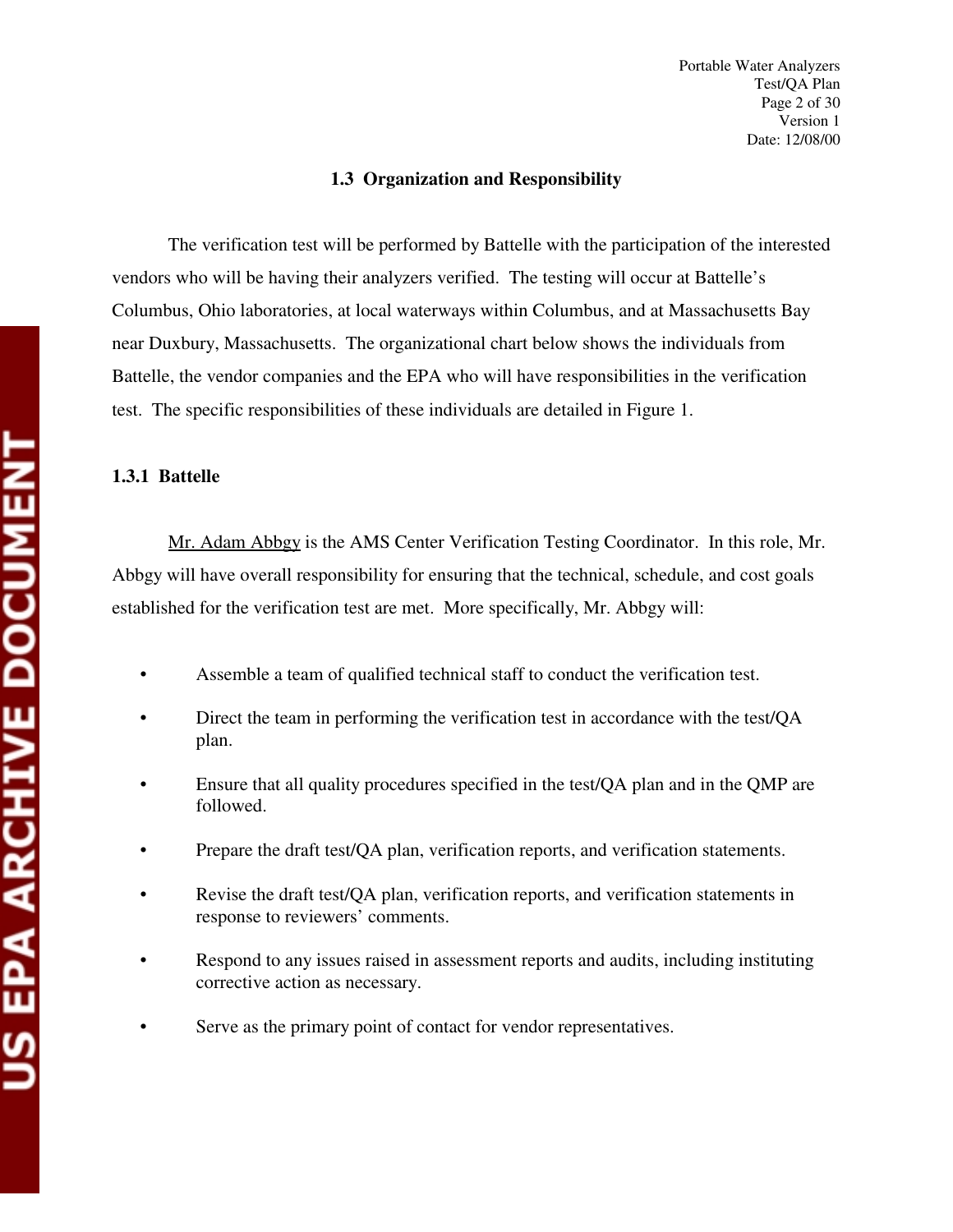

**Figure 1. Organization Chart for the Verification Test**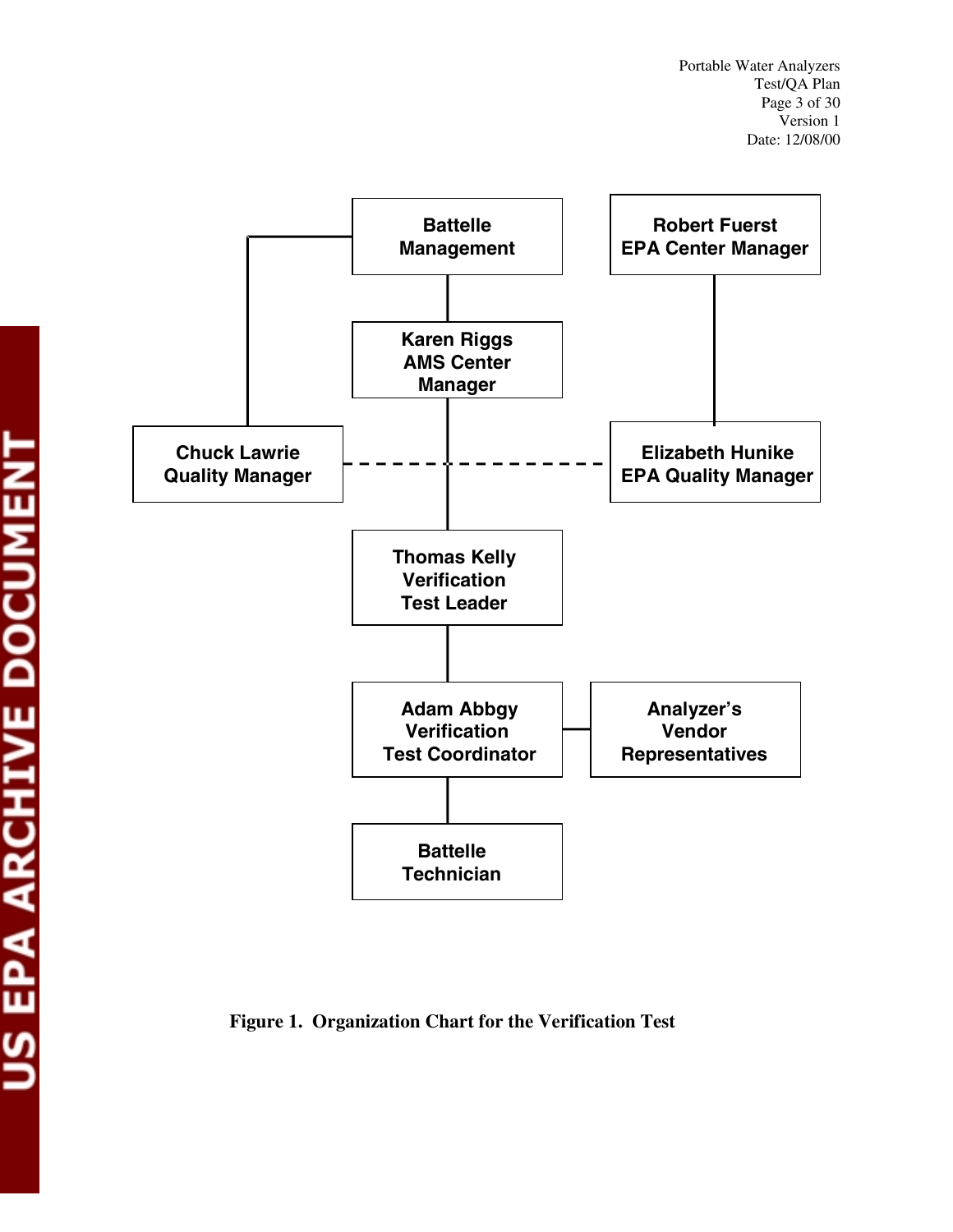- Establish a budget for the verification test and monitor staff effort to ensure that budget is not exceeded.
- • Ensure that confidentiality of vendor information is maintained.

Dr. Thomas J. Kelly is the Verification Testing Leader for the AMS Center. As such, Dr. Kelly will provide technical guidance and oversee the various stages of verification testing. He will:

- Support Mr. Abbgy in preparing the test/QA plan and organizing the testing.
- Review the draft test/QA plan.
- Review the draft verification reports and statements.

Ms. Karen Riggs is Battelle's manager for the AMS Center. As such, Ms. Riggs will:

- Review the draft test/QA plan.
- Review the draft verification reports, and verification statements.
- Coordinate distribution of the final test/QA plan, verification reports and statements.
- Ensure that necessary Battelle resources, including staff and facilities, are committed to the verification test.
- • Ensure that vendor confidentiality is maintained.
- Support Mr. Abbgy in responding to any issues raised in assessment reports and audits.
- Maintain communication with EPA's technical and quality managers.

Battelle Technical Staff will conduct the testing of the analyzers during the verification test and associated experimental activities. The responsibilities of these technical staff include: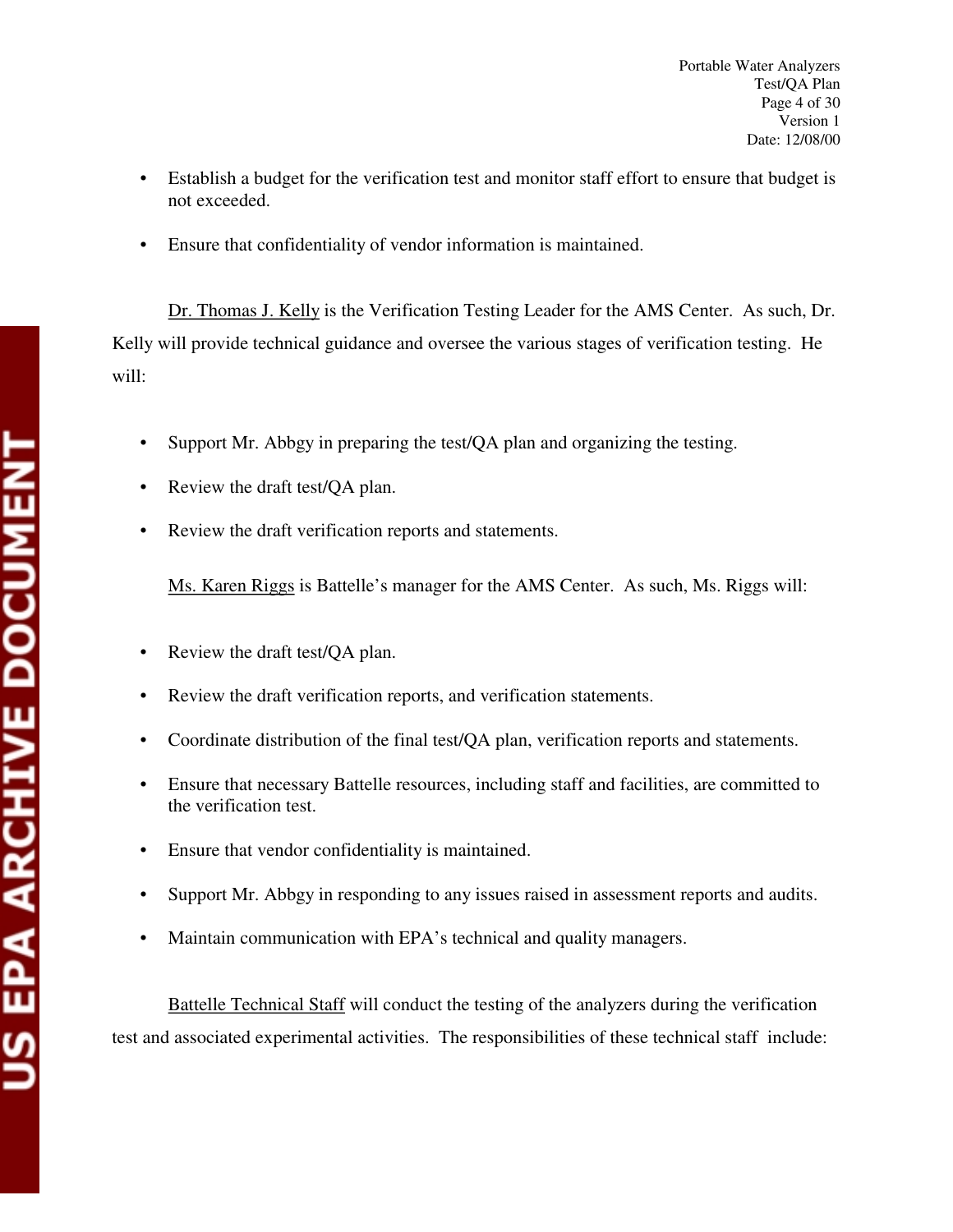- Assist in the collection of samples.
- Analyze samples for the verification test as described in this test/QA plan.

Mr. Chuck Lawrie is Battelle's Quality Manager for the AMS Center. As such Mr. Lawrie will:

- Review the draft test/OA plan.
- Conduct a technical systems audit once during the verification test.
- Audit at least  $10\%$  of the verification data.
- Prepare and distribute an assessment report for each audit.
- Verify implementation of any necessary corrective action.
- Issue a stop work order if self audits indicate that data quality is being compromised; notify Battelle's Center Manager if stop work order is issued.
- Provide a summary of the quality assurance/quality control (QA/QC) activities and results for the verification reports.
- Review the draft verification reports and statements.
- Have an overall responsibility for ensuring that the test/QA plan is followed.

## **1.3.2 Vendors**

Vendor representatives will:

- Review the draft test/OA plan.
- Approve the test/QA plan.
- Provide two off-the-shelf models of the analyzers to be verified for the duration of the verification test.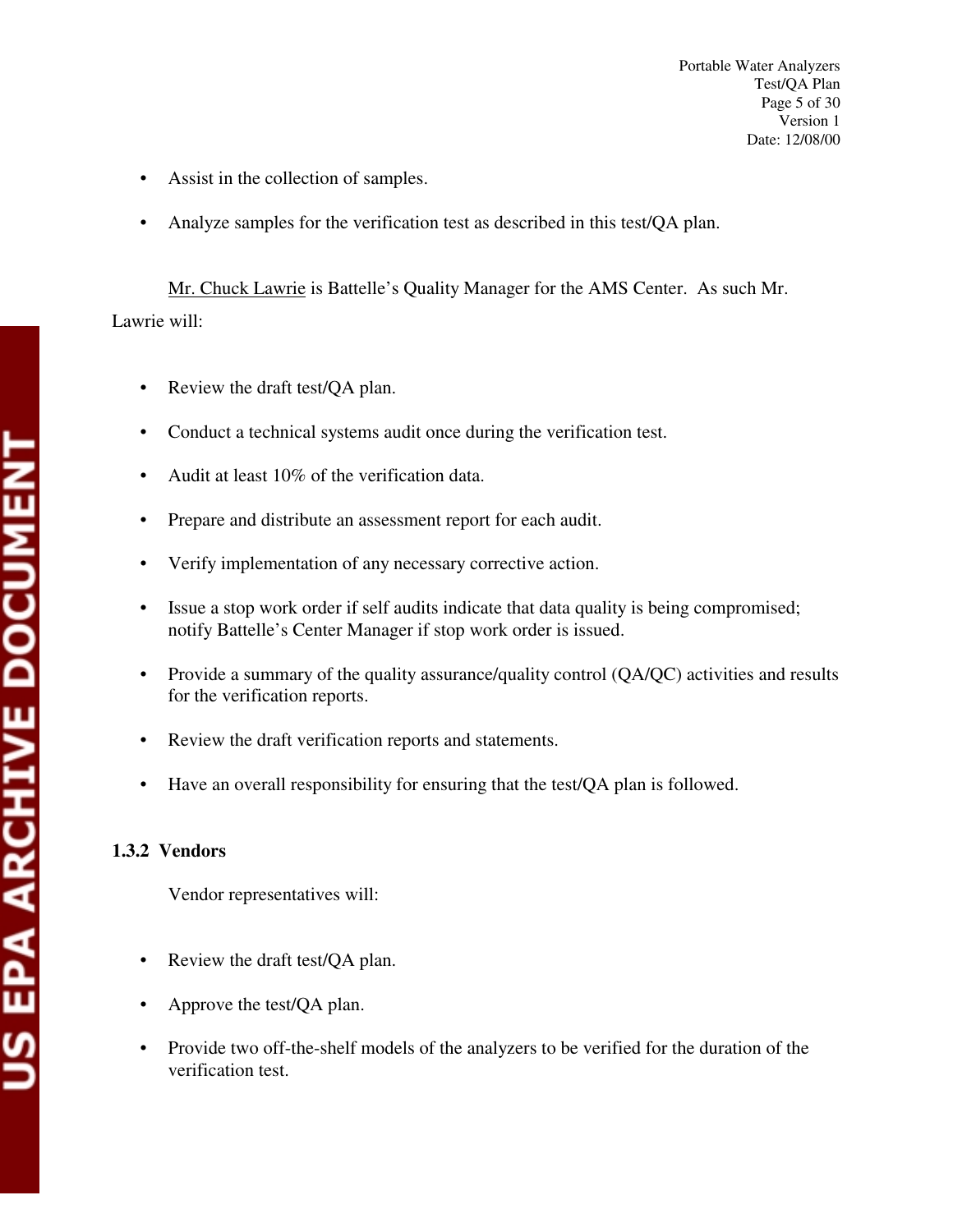- If necessary, instruct Battelle personal on how to operate and maintain the analyzers prior to testing.
- Review their respective draft verification report and statement.

## **1.3.3 EPA**

EPA's responsibilities in the AMS Center are based on the requirements stated in the "Environmental Technology Verification Program Quality and Management Plan of the Pilot Period (1995-2000)" (QAMP). The roles of the specific EPA staff are as follows:

Ms. Elizabeth Betz is EPA's Quality Manager. For the verification test, Ms. Betz will:

- Review the draft test/QA plan.
- Perform at her option one external technical system audit during the verification test.
- Notify the Battelle AMS Center Manager to facilitate a stop work order if external audit indicates that data quality is being compromised.
- Prepare and distribute an assessment report summarizing results of external audit.
- Review draft verification reports and statements.

Mr. Robert Fuerst is EPA's manager for the AMS Center. As such, Mr. Fuerst will:

- Review the draft test/QA plan.
- Approve the final test/QA plan.
- Approve the final verification reports.
- Review the draft verification statements.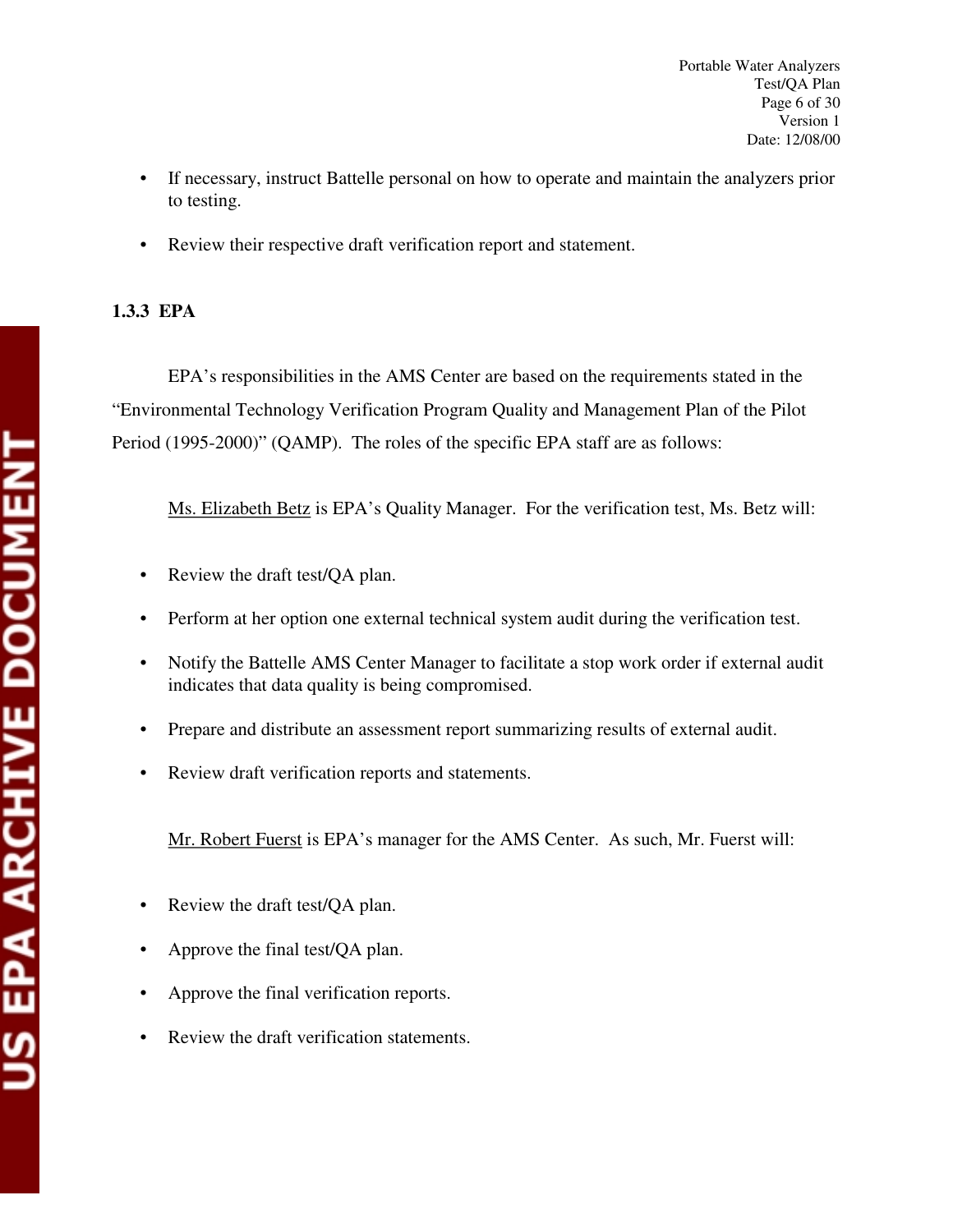#### **2.0 VERIFICATION APPROACH**

#### **2.1 Scope of Testing**

This test/QA plan specifically addresses verification testing of 1) portable analyzers that provide quantitative measurements of metals and other inorganic contaminants in water, and 2) portable test kits that provide qualitative or semi-quantitative measurements. The quantitative analyzers consist of a portable electronic instrument that often requires a specific reagent solution. Typically the reagent and the water sample are mixed, and the mixture is inserted into the analyzer and probed either photometrically or electrochemically to provide a quantitative determination of the target contaminant. These analyzers report results via a digital display or electronic output signal. Technologies which provide only qualitative results are typically test strips or reagent solutions, which when exposed to the water sample indicate the presence of the analyte through a visible color change. These approaches are designed primarily to indicate the presence or absence of the target analyte relative to some regulatory or health-based concentration level. Semi-quantitative results can be obtained using these same technologies, by comparison of the color to that of standards run with the samples or to a color comparison chart provided by the manufacturer. These comparators typically have discrete color levels indicating different analyte concentrations, and the results are based on subjective visual comparisons made by the user. In some cases quantitative results can be obtained by submitting the samples to a laboratory and analyzing them with a colorimeter. Both quantitative and qualitative analyzers are designed to be operated by non-technical users.

Each of these technologies, whether quantitative or qualitative, may be capable of detecting a variety of aqueous analytes including dissolved metals, and other inorganic cations and anions.

The verification of all portable water analyzers will involve testing them with known calibration standards, and through the analysis of realistic samples by both the analyzers being verified and appropriate reference methods. Statistical comparisons of the analytical results from the reference methods and the analyzers being verified will provide a basis for quantitative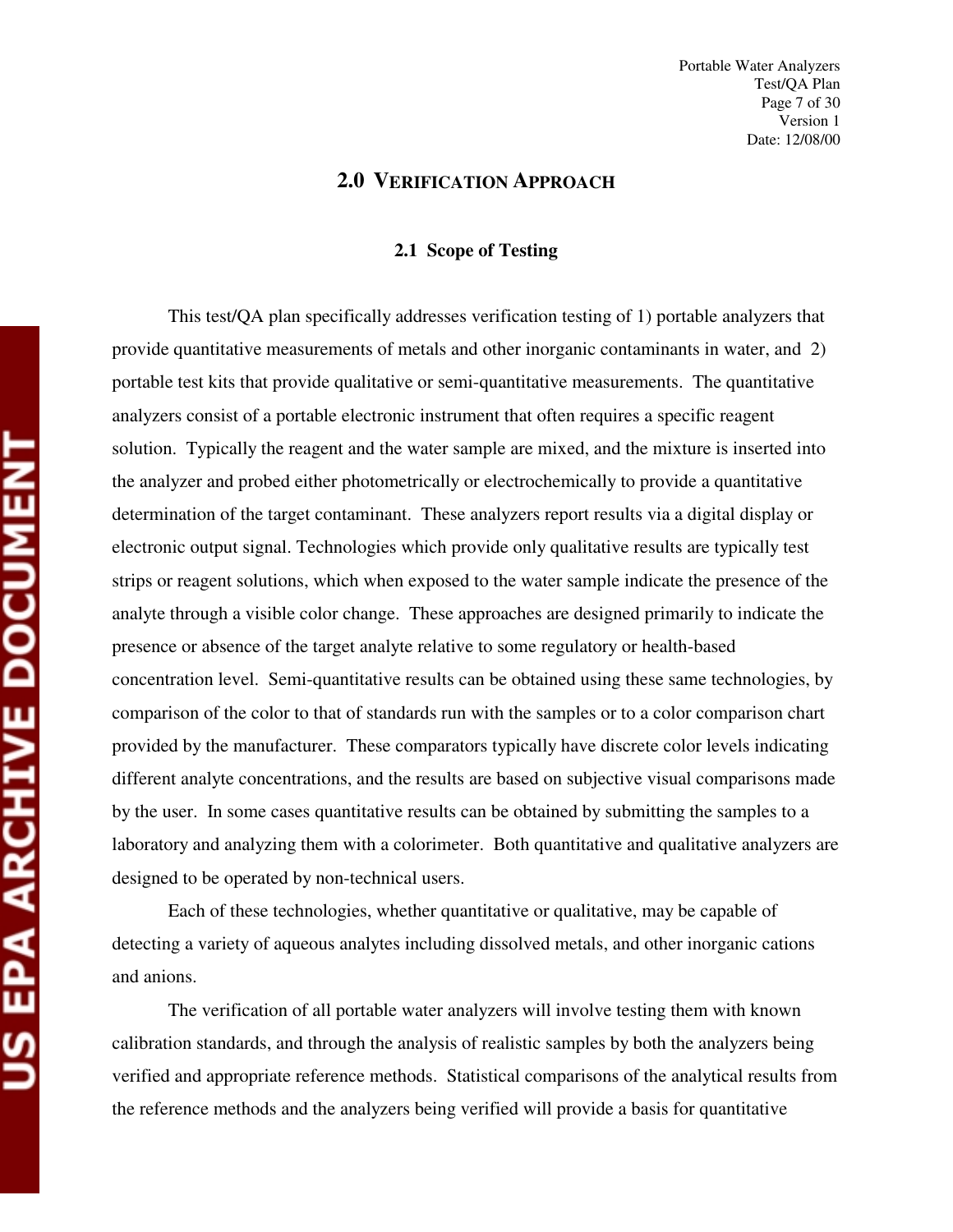performance evaluations of the analyzers. Each of the analyzers will also be evaluated in terms of ease of use, cost, and sample throughput.

The quantitative analyzers (and semi-quantitative technologies) provide at least some measure of the analyte concentration, and will be evaluated in terms of:

- accuracy
- precision
- linearity
- method detection limit
- matrix interference effects
- operator bias.

The purely qualitative technologies indicate only the presence or absence of a color change associated with a given analyte. The color change can be semi-quantified by comparison to a color chart. As such, the performance of these technologies will be verified in terms of:

- rate of false positives/false negatives
- lowest calibration concentration producing a positive response
- highest calibration concentration producing a negative response
- matrix interference effects
- operator bias.

## **2.2 Experimental Design**

Two units of each water analyzer being tested will undergo verification testing. The verification results for the two units will be reported, and intercompared to assess unit-to-unit reproducibility. The verification test will involve challenging the analyzers being verified with a variety of test samples, including a set of fresh water samples and a set of salt water samples representative of those likely to be analyzed using these devices. All samples will be analyzed by the analyzers being verified, and by an appropriate reference method. Comparison of the results from the analyzers to those from the reference method will be used to quantitatively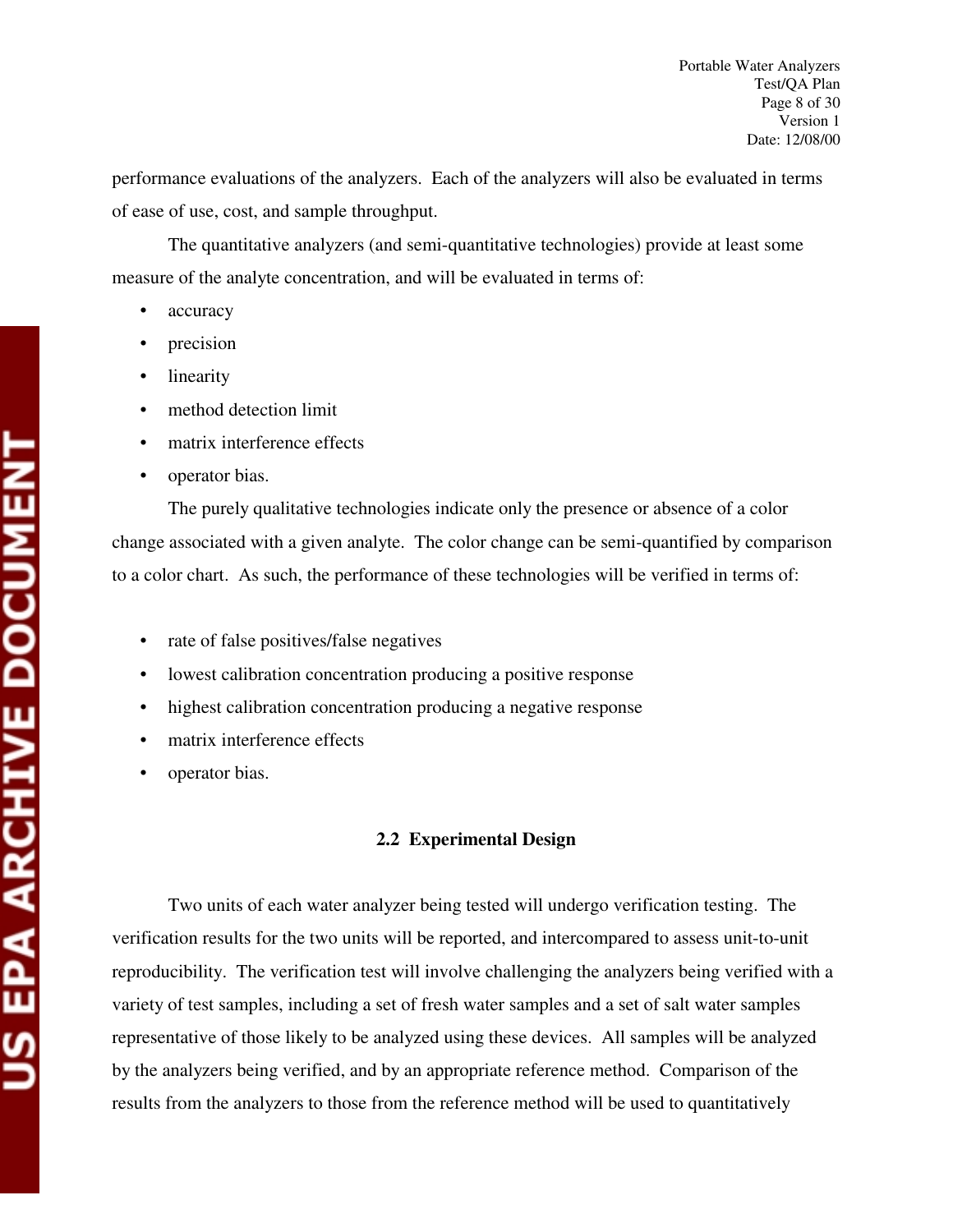assess accuracy, linearity, and detection limit. Multiple aliquots of each test sample will be analyzed separately to assess precision. For each analyzer, identical sets of samples will be analyzed independently by two separate operators (a technical and a non-technical Battelle staff member) to test for the existence of operator bias on analyzer performance. The analyzers are designed for non-technical operators. The non-technical staff member will have little prior knowledge of the analyzer being verified. Interferences and matrix effects will be assessed by separately evaluating accuracy, precision, and linearity on distinctly different sample matrices, i.e., prepared samples, drinking water, fresh water, and salt water samples. Sample throughput will be estimated based on the time required to analyze a sample set. Performance parameters, such as ease of use and reliability, will be based on documented observations of the operators. Each analyzer will be used in a field environment, as well as in a laboratory setting, to assess the impact of field conditions on performance. Unit-to-unit reproducibility will be evaluated by intercomparing results from two units of each technology tested.

#### **2.3 Test Samples**

Test samples to be used in this verification test will include quality control (QC) samples, performance test (PT) samples, and environmental water samples. Tables listing the number and type of different samples to be analyzed for selected analytes are provided in Appendix A. The QC and PT samples will be prepared from purchased standards. The QC sample concentrations for most analytes will be targeted to the EPA maximum contaminant level (MCL) for drinking water or other regulatory guidelines as are applicable. The PT samples will cover the range from 10 percent to 1000 percent of that guideline level. The environmental water samples indicated in Appendix A will be collected from various drinking water and surface water sources. All samples will be analyzed both by the two units of each analyzer undergoing testing, and by a laboratory reference method. Every tenth sample will be analyzed twice by the reference method, to assess the reference method's precision.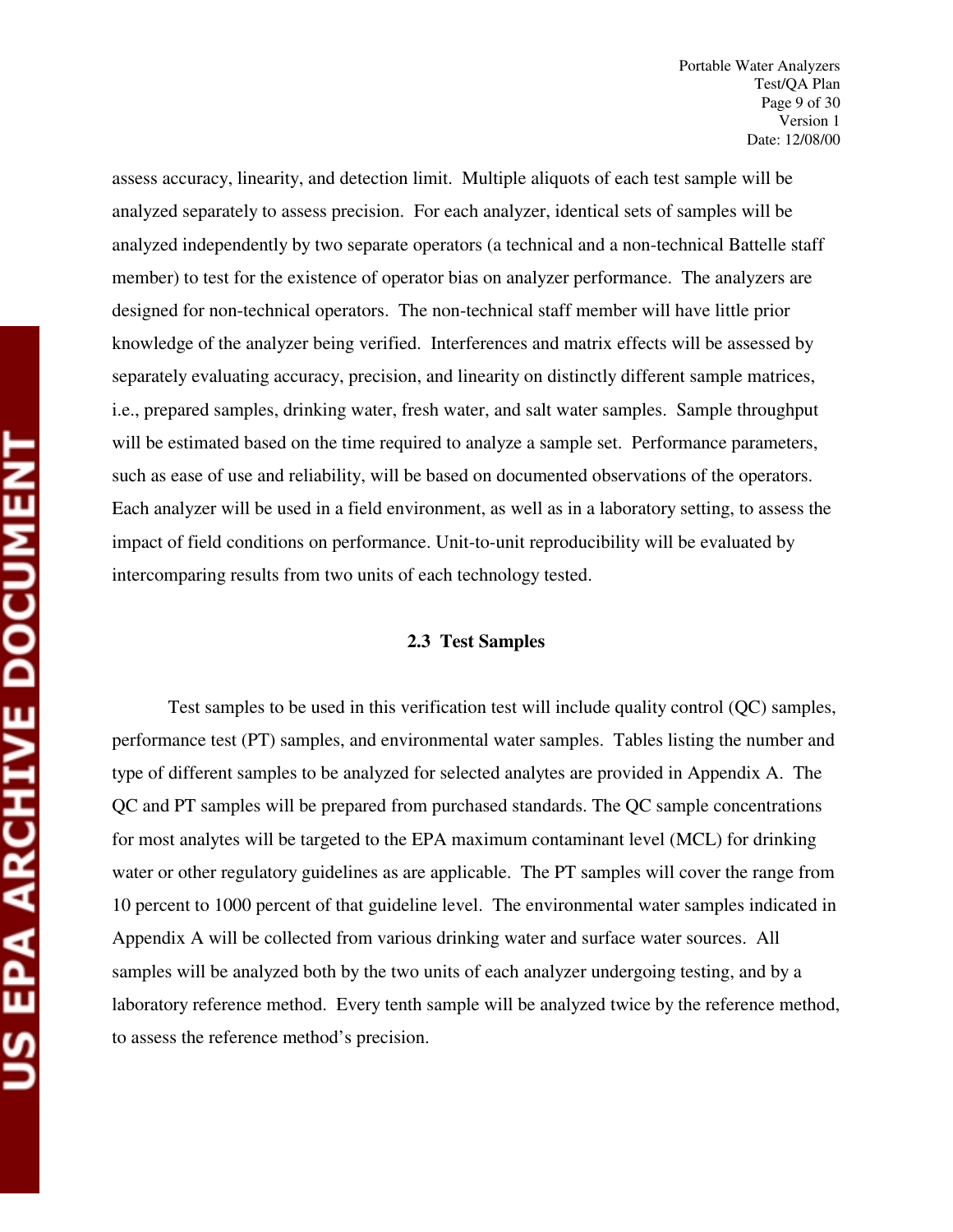#### **2.3.1 QC Samples**

Prepared QC samples will include both laboratory reagent blanks (RB), and laboratory fortified matrix (LFM) samples. The RB samples will be prepared from ASTM type II deionized water and will be exposed to identical handling and analysis procedures as other prepared samples, including the addition of all reagents. These samples will be used to help ensure that no sources of contamination are introduced in the sample handling and analysis procedures. The LFM samples will be prepared as aliquots of environmental samples, spiked in the field to increase the analyte concentration by 10 ppb. The spike solution used to prepare the LFM will be prepared in the laboratory and brought to the field site. These samples will be used to help identify if matrix effects have an influence on the analytical results. At least 10% of all the prepared samples to be analyzed will be RBs and at least one sample taken from each sampling site will be an LFM.

Quality control standards (QCS) will be used as a calibration check to verify that the analyzers being verified and the reference instruments are properly calibrated and reading within defined control limits. These standards will be purchased from a commercial supplier and subject only to dilution as appropriate. The calibration of all instruments will be verified using a QCS before and after the testing period, as well as after every tenth sample. Additional standards will also be purchased from an independent supplier, for use in a performance evaluation audit, as described in Section 6.2.1.

## **2.3.2 PT Samples**

In general, two types of PT samples will be used in this verification test. All PT samples will be prepared in the laboratory using ASTM Type II water as the water source.

One type of PT solution will include only the single analyte at various concentrations and will be prepared specifically to help determine the analyzer accuracy, linearity, and detection limit. To determine the detection limit of the analyzers, a solution with a concentration five times the vendor's reported detection limit will be used. Seven nonconsecutive replicate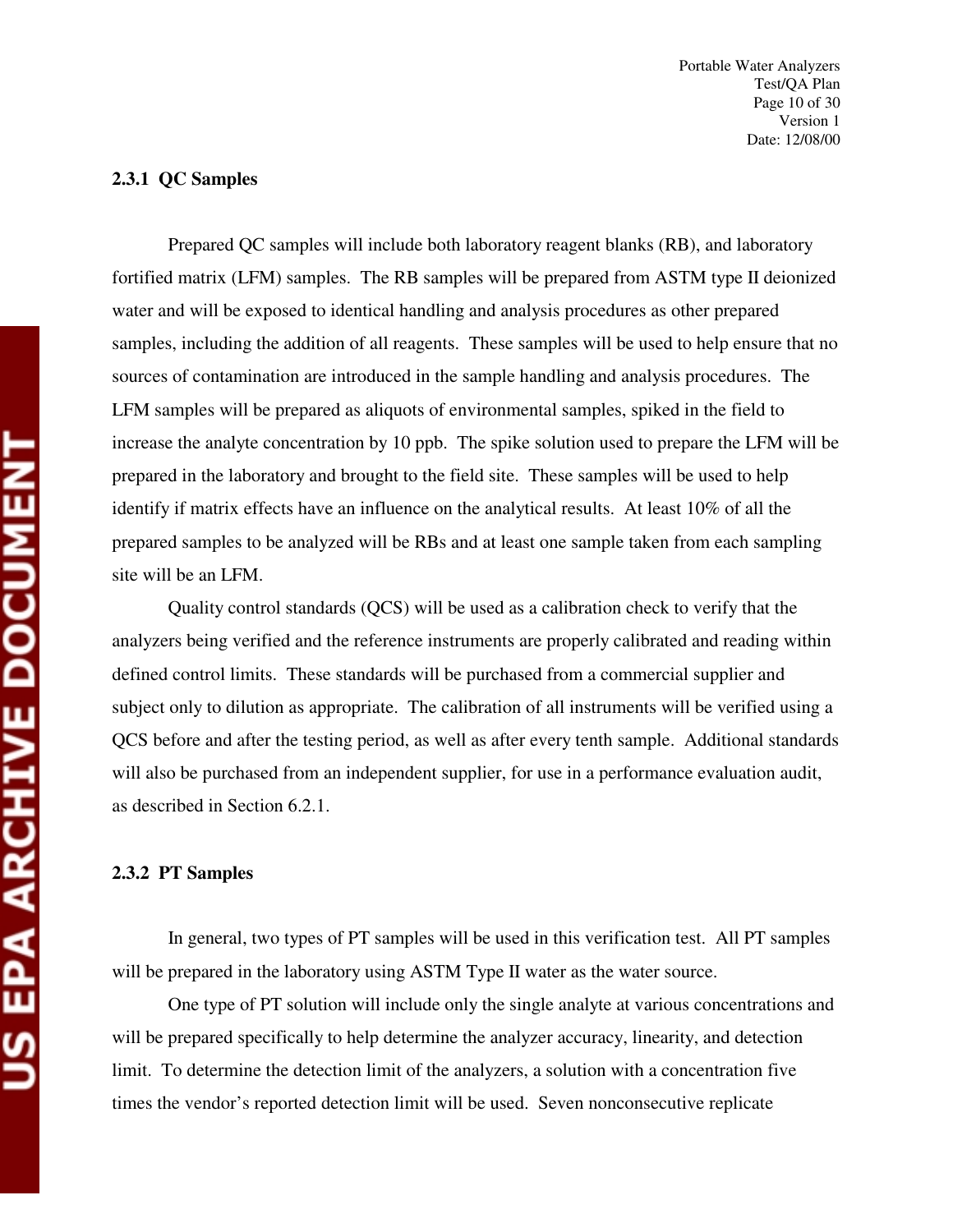analyses of this solution will be made to obtain precision data with which to determine the method detection limit (Appendix A). Additionally, solutions will be prepared to assess the linearity over a broad concentration range. Four aliquots of each of these solutions will be prepared and analyzed separately, to assess the precision of the analyzers (Appendix A).

The second type of PT sample to be used in this test will help establish the effects of potential matrix interferences on the performance of the analyzers. These samples will be prepared from solutions with known concentrations of the analytes (see Appendix A), and will be spiked with potentially interfering species likely to be found in typical water samples. The first sample will contain low levels of interferences which will consist of 1 mg iron, 3 mg sodium chloride, and 0.1 mg of sulfate per liter at a pH of 6. The second sample will contain high levels of interferences which will consist of 10 mg iron, 30 mg sodium chloride, and 1.0 mg of sulfate per liter at a pH of 3. Four replicate samples of each of these solutions will be analyzed.

#### **2.3.3 Environmental Samples**

Environmental samples, including tap water (well and community sources), fresh surface water, and salt water will be collected from a variety of sources, and will be used to evaluate technology performance. Samples will be collected from the following sources:

- Drinking fountain within Battelle
- Residential tap (community water)
- Residential tap (well water)
- Alum Creek Reservoir
- Olentangy River
- Scioto River
- Massachusetts Bay.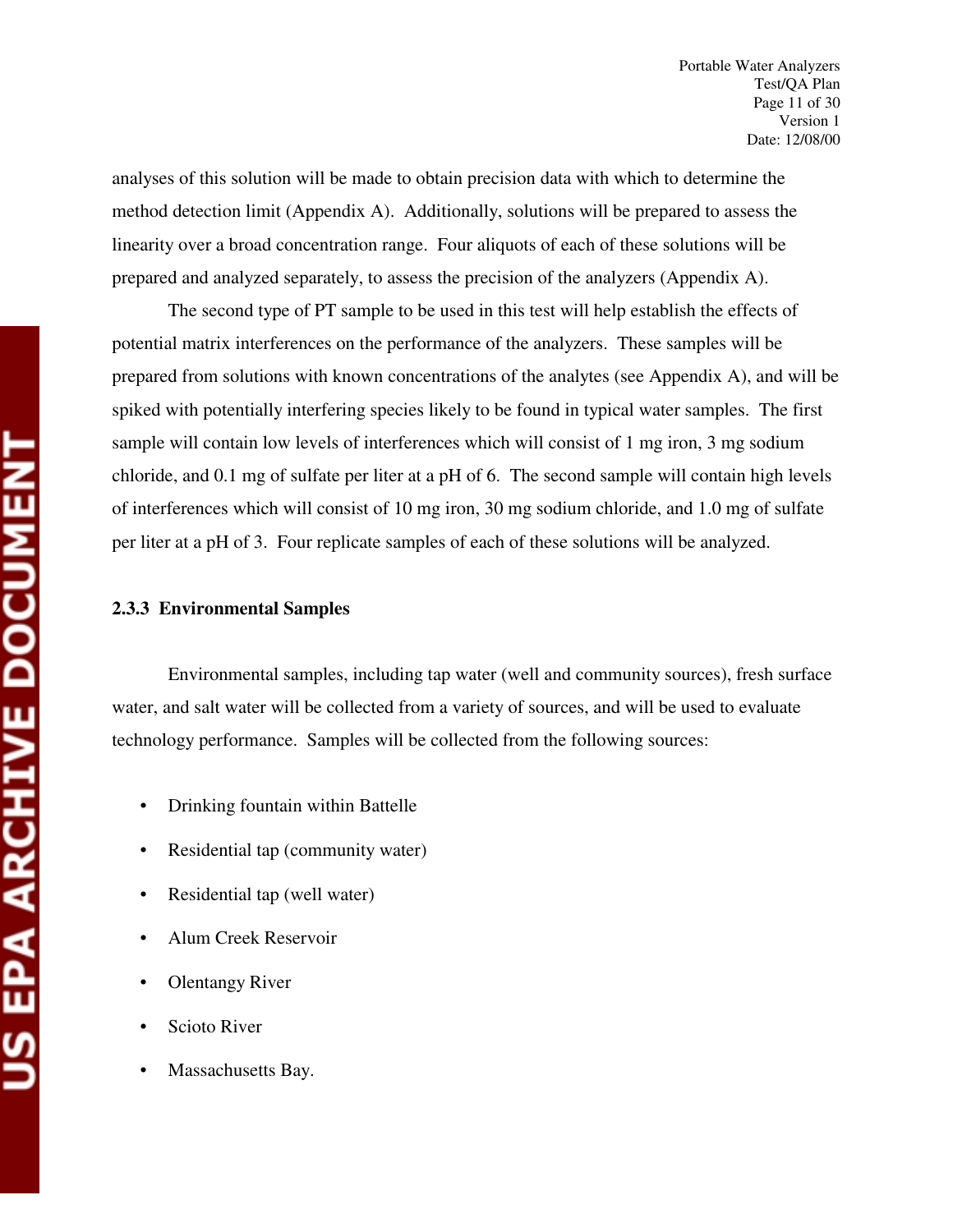In all cases the technologies undergoing verification will be used to analyze the water samples as soon as possible after collection. The results of those analyses will be compared to subsequent reference method analyses of the same samples in the laboratory. The drinking water samples from the Battelle drinking fountain and the two different residential sites will be collected directly from the tap into 2-L high density polyethylene (HDPE) containers. The samples will be split into 100-mL aliquots. Four aliquots of each sample will be analyzed at the time of collection by each of the analyzers being verified. Four aliquots of each sample will be returned to Battelle for reference analysis. These aliquots will be preserved and stored as appropriate for the target analyte and analyzed within appropriate holding times.

Fresh water samples from the reservoir and from each river will be collected in 500-mL HDPE containers. The samples will be collected at the surface of the water near the shoreline by submerging the containers no more than one inch below the surface of the water. The samples will be split into four 100-mL aliquots. Each body of water will be sampled at four distinct locations. Two aliquots of each sample will be analyzed in the field at the time of collection by the analyzers being verified. One aliquot of each sample will be returned to Battelle for reference analysis for each target analyte. This aliquot will be preserved and stored as necessary for the target analyte and analyzed within appropriate holding times.

Salt water samples will be collected from the Massachusetts Bay using a Rosette system as described in Battelle Duxbury Operations Standard Operating Procedure No. 5 27S-01 (Appendix B). Five 100-mL aliquots of each sample will be obtained for each analyzer undergoing testing. Samples will be collected from the surface of the bay and from the sediment/water column interface at four distinct locations. One aliquot of each sample will be analyzed at the time of collection by each unit of the analyzer being verified, and by each operator. One aliquot of each sample will be returned to Battelle in Columbus, OH for analysis by the reference method.

The field testing will occur on three separate days. These days do not need to be consecutive. One day will be used to collect and test tap water within Battelle, at a residential site using community water, and at a residential site using well water. A second will be spent collecting and testing fresh water samples from the Scioto and Olentangy Rivers which are near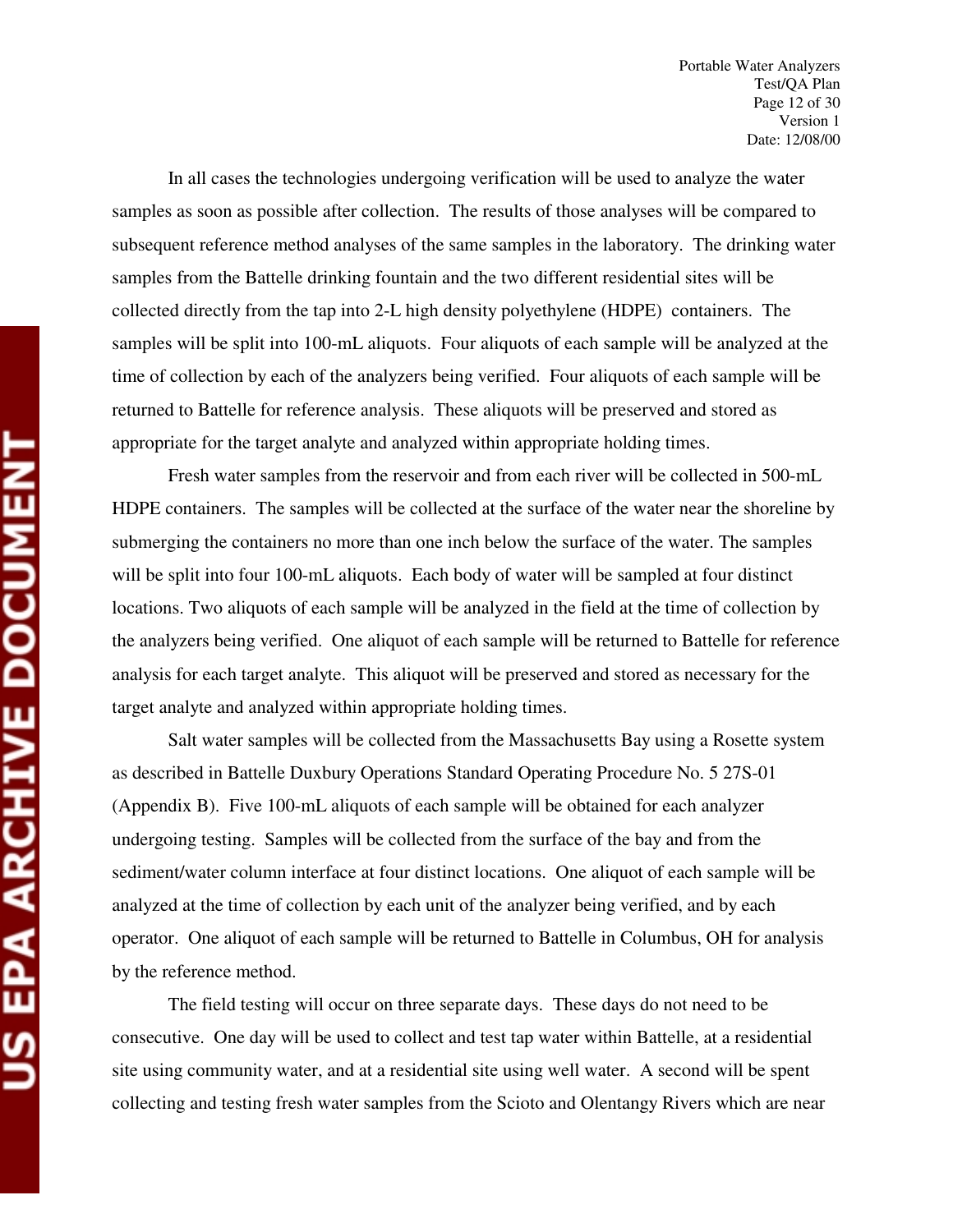Battelle's Columbus facilities, and from Alum Creek Reservoir north of Columbus. A third day will be spent collecting salt water samples from aboard a boat in the Massachusetts Bay. In these field testing efforts, the technologies being verified will be transported, handled, and used under normal field conditions, as a test of real-world reliability and performance. Field conditions (temperature, humidity, weather conditions) will be noted at least twice on each day of field testing.

#### **2.4 Reference Method**

Technology verification will involve, in part, comparison of the results from each analyzer being verified to the results obtained from an appropriate reference method. The reference method chosen for this verification test is an EPA standard method for the analysis of water. Samples containing metal ions will be analyzed using inductively-coupled plasma mass spectrometry (ICP-MS) according to EPA Method  $200.8$ .<sup>2</sup> Samples containing anions will be analyzed using ion chromotography (IC) according to EPA Method 300.13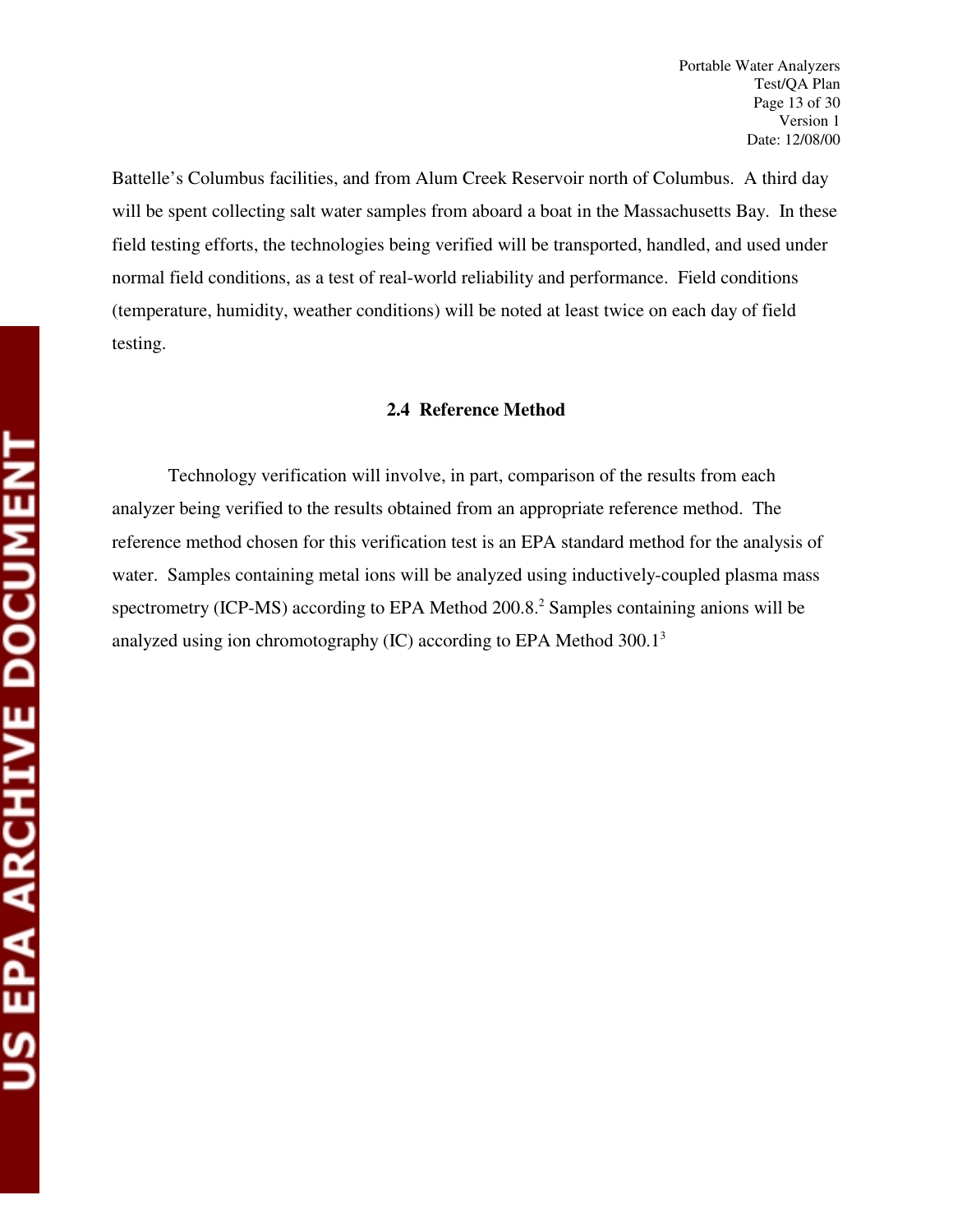## **3.0 MATERIALS AND EQUIPMENT**

In general, this verification test relies on the materials and equipment provided by the vendors. Battelle will provide the following equipment and materials.

## **3.1 Laboratory Supplies**

The following laboratory supplies will be needed for the preparation of the PT samples and the QC samples:

- ASTM type II water
- trace metal grade nitric acid
- 1-L, 250-mL, 100-mL Class A volumetric flask
- 10-mL Class A volumetric pipets
- 0.5-mL, 1.0-mL micro pipets
- Micro pipet tips
- NIST traceable reference standard for target analyte
- 100 ppm iron standard
- sodium chloride
- sodium sulfate
- HDPE containers
- pH meter or strips capable of reading pH levels of 6 and 3.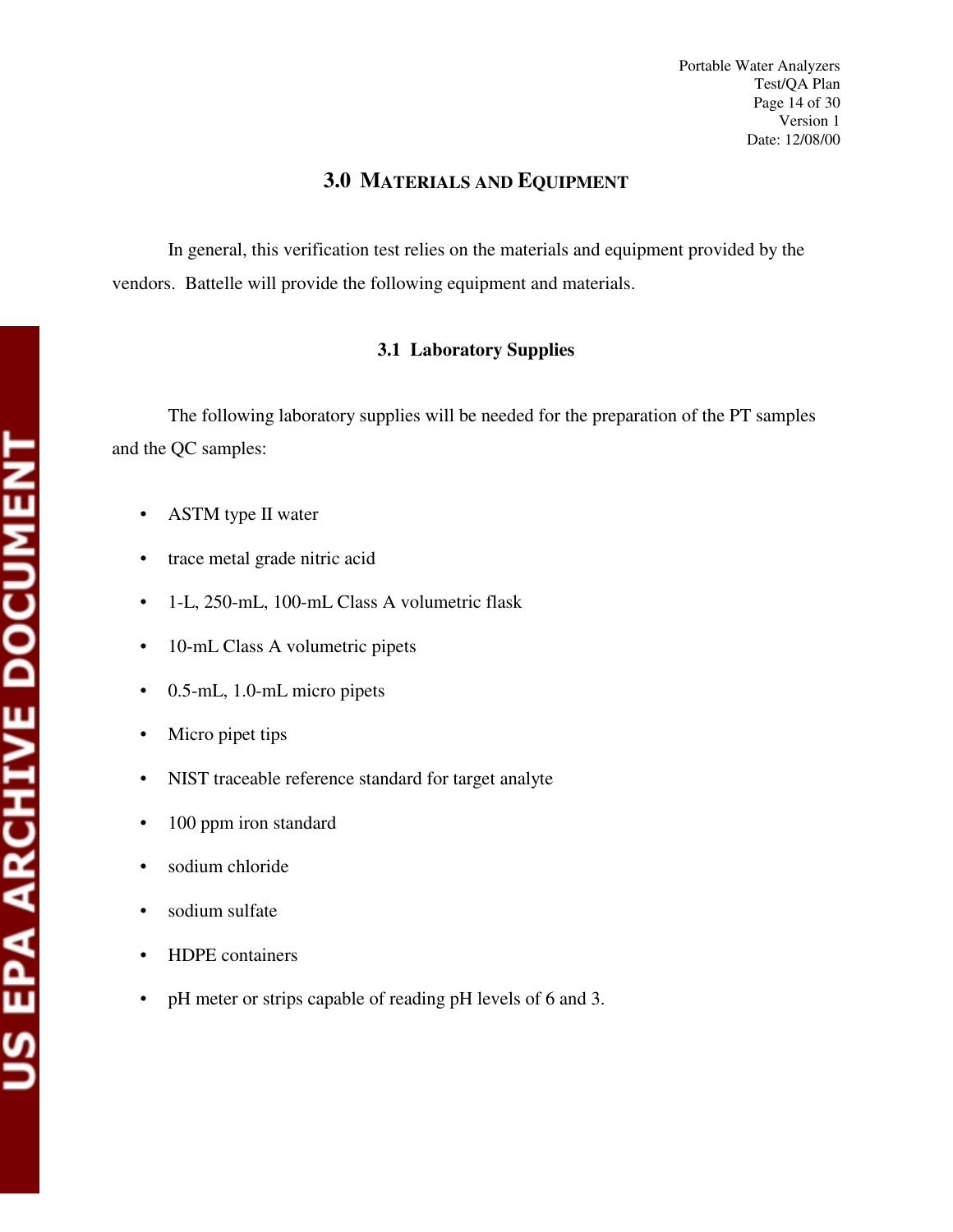## **3.2 Field Supplies**

The following supplies will be needed for the collection of field samples:

- ASTM type II water
- 125-mL, 500-mL, 1000-mL HDPE containers
- 1-mL micro pipet
- 1-mL micro pipet tips
- 100-mL HDPE volumetric flasks.
- Coolers and blue ice packs for sample storage
- Thermometer (to determine air and water temperature)

## **3.3 Reference Instrument**

The reference method for analysis of metal will be performed on a Perkin Elmer Sciex 6000 ICP-MS or equivalent. The reference method for anions will be performed on a Dionex 600 Ino Chromatograph or equivalent.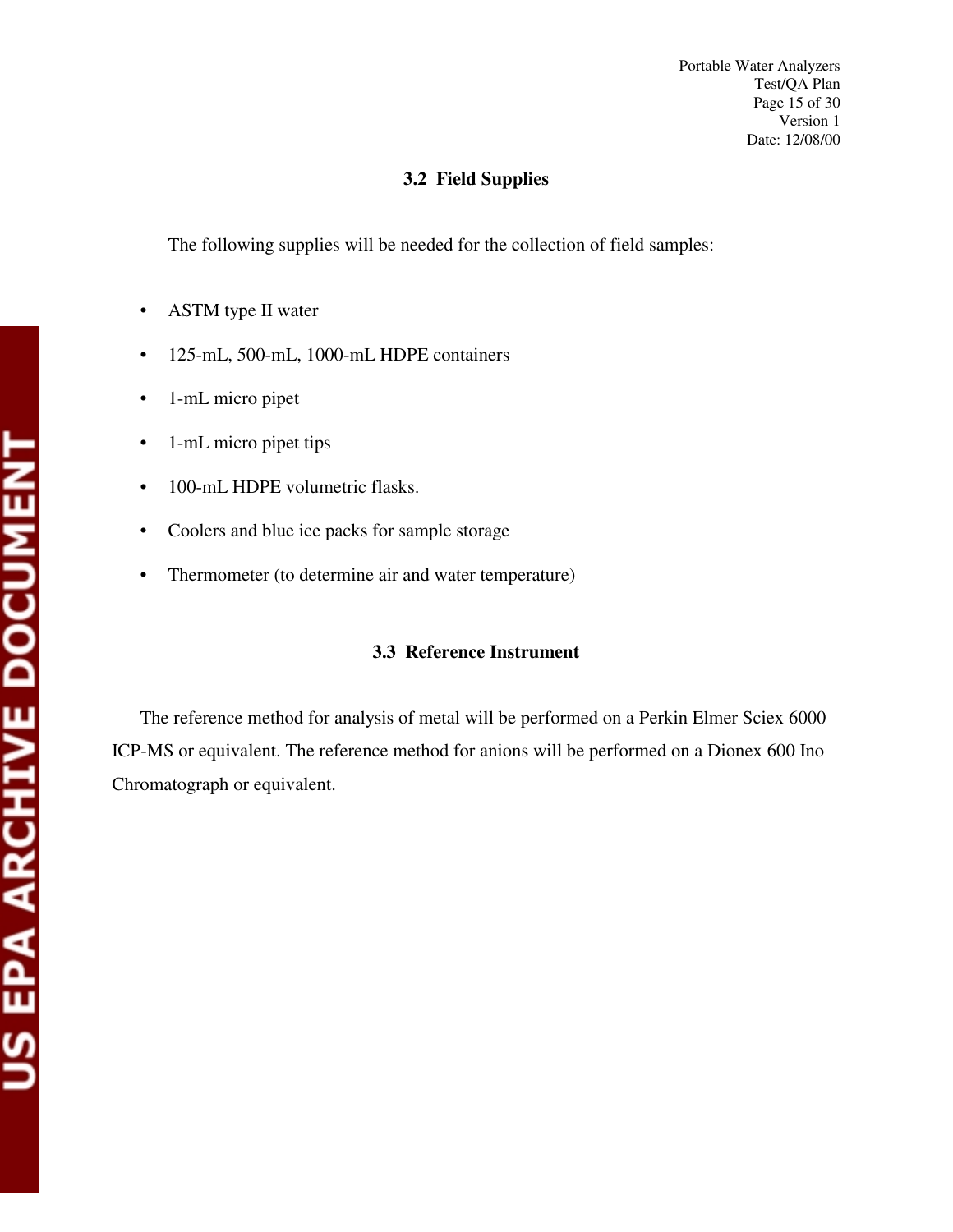#### **4.0 PROCEDURES**

#### **4.1 Test Sample Preparation and Storage**

QC and PT samples will be prepared from commercially available NIST traceable standard solutions. Purchased solutions will be diluted to appropriate concentrations using distilled, deionized water in Class A volumetric glassware. In some cases, additional species will be added to the solutions to assess the effect of interferences on the performance of the technologies. These interferences will be added to simulate levels of contaminants which may be found in typical water sources. The QC and PT samples will be prepared within two days of analysis, and stored at approximately  $4^{\circ}$ C until use.

Environmental water samples will be collected from the sources indicated in Section 2.3.3, and will be stored in HDPE containers. Sample analysis will be performed at the time of collection by the analyzers being verified. The samples to be analyzed by the reference methods will be stored at  $4^{\circ}$ C until analysis and preserved with nitric acid at a pH of less than 2 for metal analytes. The reference analyses will be performed within 14 days of collection or the field sampling will be repeated.

#### **4.2 Sample Identification**

Aliquots to be analyzed will be drawn from the prepared standard solutions or from environmental samples and placed in uniquely identified sample containers for subsequent analysis. The sample containers will be identified by a unique identification (ID) number. A master log of the samples and sample ID numbers for each analyzer will be kept by Battelle. The ID number, date, person collecting, sample location, and time of collection will be recorded on a chain- of-custody form for all field samples.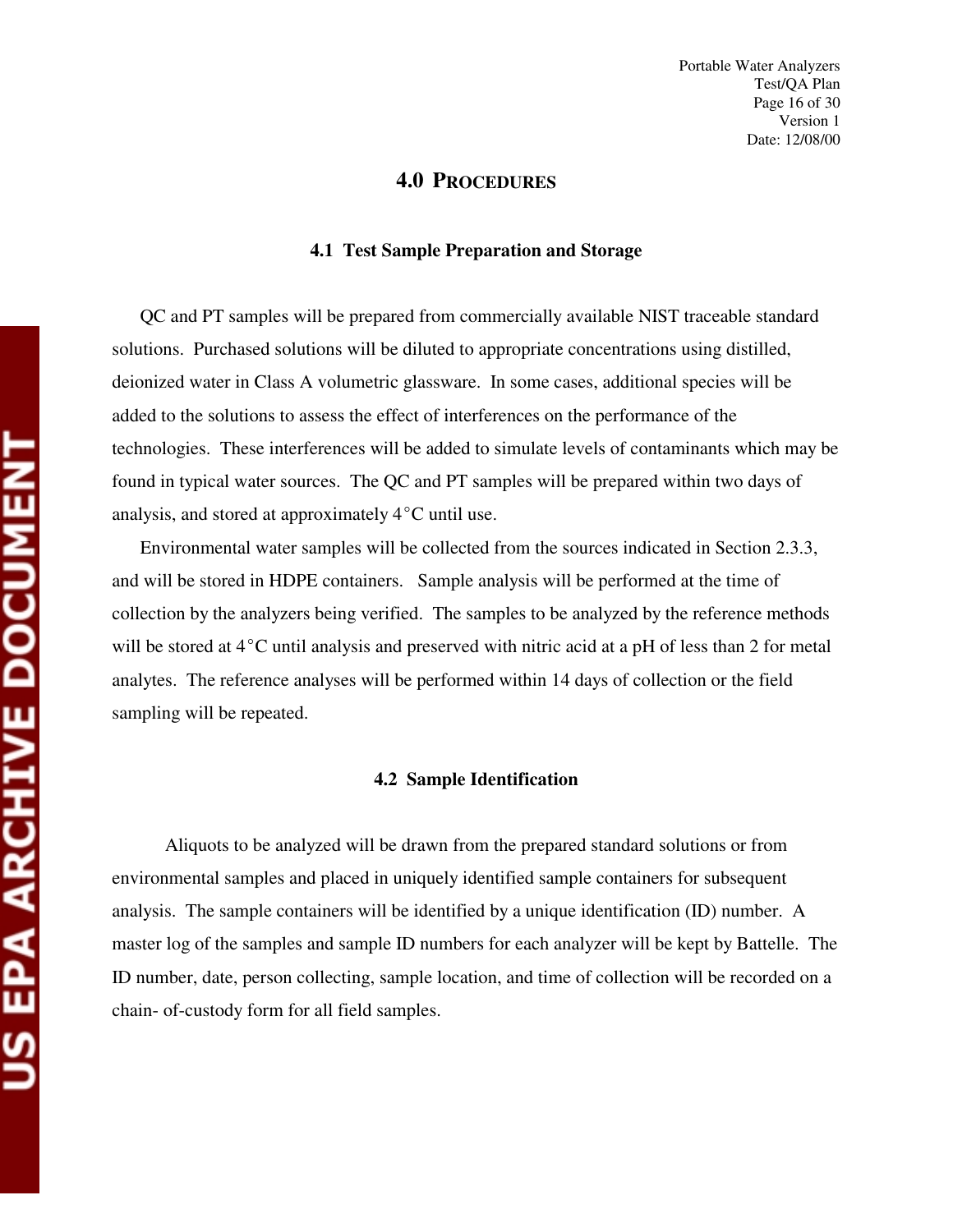#### **4.3 Sample Analysis**

#### **4.3.1 Reference Method**

The reference instrument will be operated according to the recommended procedures in the instruction manual, and samples will be analyzed according to an appropriate reference method. Analysis for metals will be conducted according to EPA Method 200.8, "Determination of Trace Elements in Waters and Wastes by Inductively Coupled Plasma - Mass Spectrometry."<sup>2</sup> Analysis for anions will be performed using EPA Method 300.1 "Determination of Inorganic Anions by Ion Chromotography".

Results from the reference analyses will be recorded electronically and compiled by the laboratory performing the analyses into a report format, including the sample ID and the analyte concentration for each sample.

#### **4.3.2 Analyzers Undergoing Verification**

Each vendor will be required to provide two units of his portable water analyzer. Each unit will be subjected to the test procedure independently, and separate verification results will be reported for each unit. Those results will then be intercompared to assess unit-to-unit reproducibility. Each of the analyzers being verified will be used to analyze the full set of samples for the target analyte chosen by the respective vendor. As shown in Tables 1 and 2, the sample set will include replicates of each of the PT, QC, and environmental samples. Analysis of the complete set of samples will be performed twice for each of the analyzers — once by a nontechnical staff member of Battelle, and once by a technical staff member using the same sample aliquot. The analyses will be performed according to the manufacturer's recommended procedures as described in the user's instructions or manual for the respective analyzers. Calibration and maintenance of the analyzers will be performed as specified by the manufacturer.

Results from the analyzers being verified will be recorded manually by the operator on appropriate data sheets. In addition to the analytical results, the data sheets will include records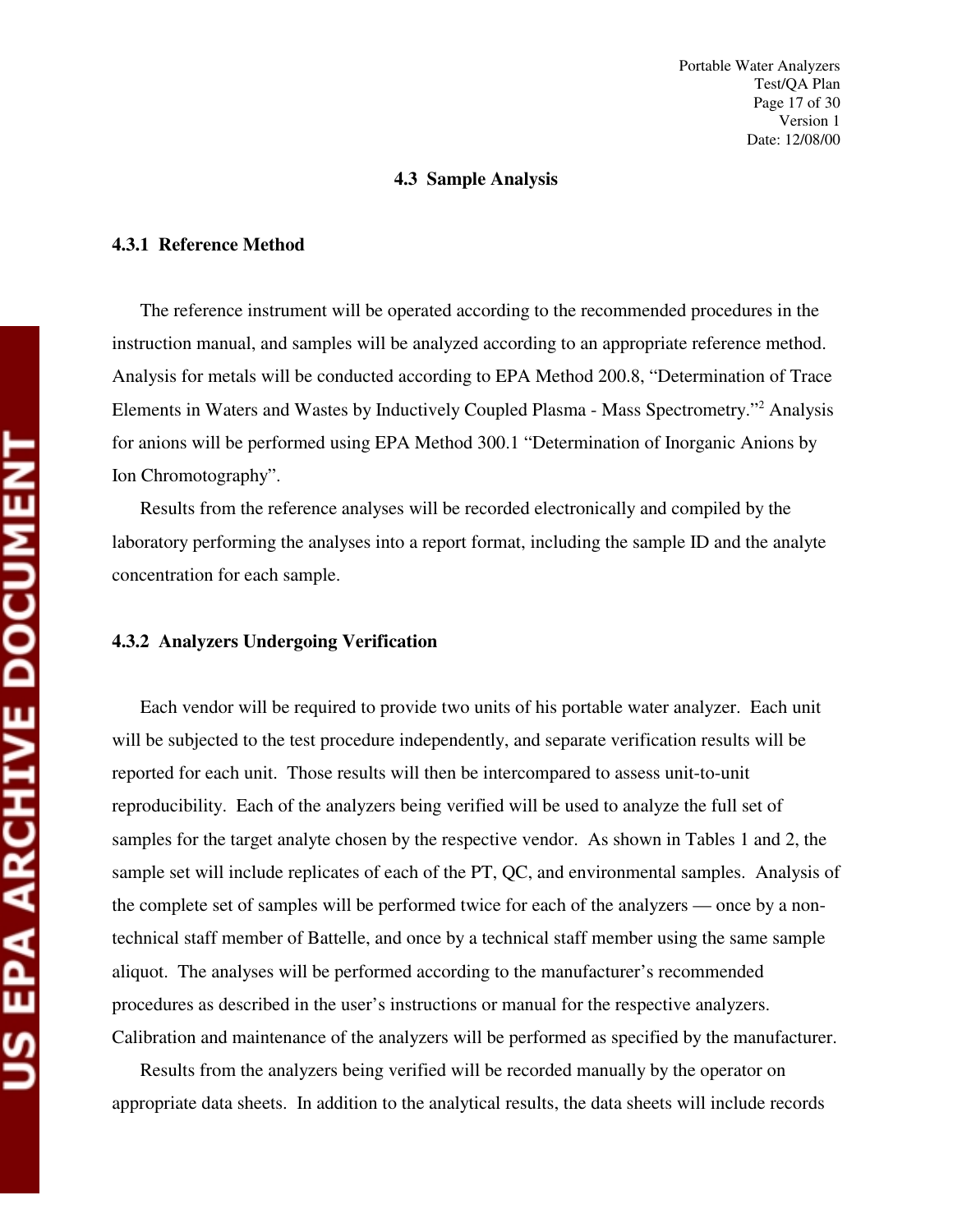of the time required for sample analysis and operator observations concerning the use of the analyzer (i.e., frequency of calibration, ease of use, maintenance, etc.).

#### **4.4 Schedule**

The verification test described here will take place over a four-day period at Battelle's laboratories in Columbus, Ohio, followed by a one-day period at Battelle's Ocean Sciences Laboratory in Duxbury Massachusetts. The one-day period need not follow immediately after the four-day period. Table 1 lists the activities to be conducted on those test days. The samples referred to in Table 1 are those listed in Appendix A.

All participating analyzers will undergo verification testing on the same days. The same samples analyzed by the instruments undergoing testing will be analyzed by the reference method. All analyzers being tested for a given analyte will be challenged with the same set of samples. Separate aliquots will be drawn from a single sample for each type of technology. No direct comparison will be made between the results from different analyzers; however, it is to the benefit of potential users of the analyzers that test conditions be as similar as possible.

It will be necessary for participating vendors to provide their analyzers to Battelle one week before the start of testing, so that project staff may become familiar with operating the units before testing begins. This period will also be used to clarify any questions about the analyzer's operation or maintenance. Vendor staff may need to be present for this familiarization stage to provide training in operating the analyzers. During the verification test, all analyzers will be operated by Battelle staff. Vendors are encouraged to stay and observe during the duration of the tests. Analyzers and associated equipment (if not consumables) will be returned to the vendors at the completion of testing.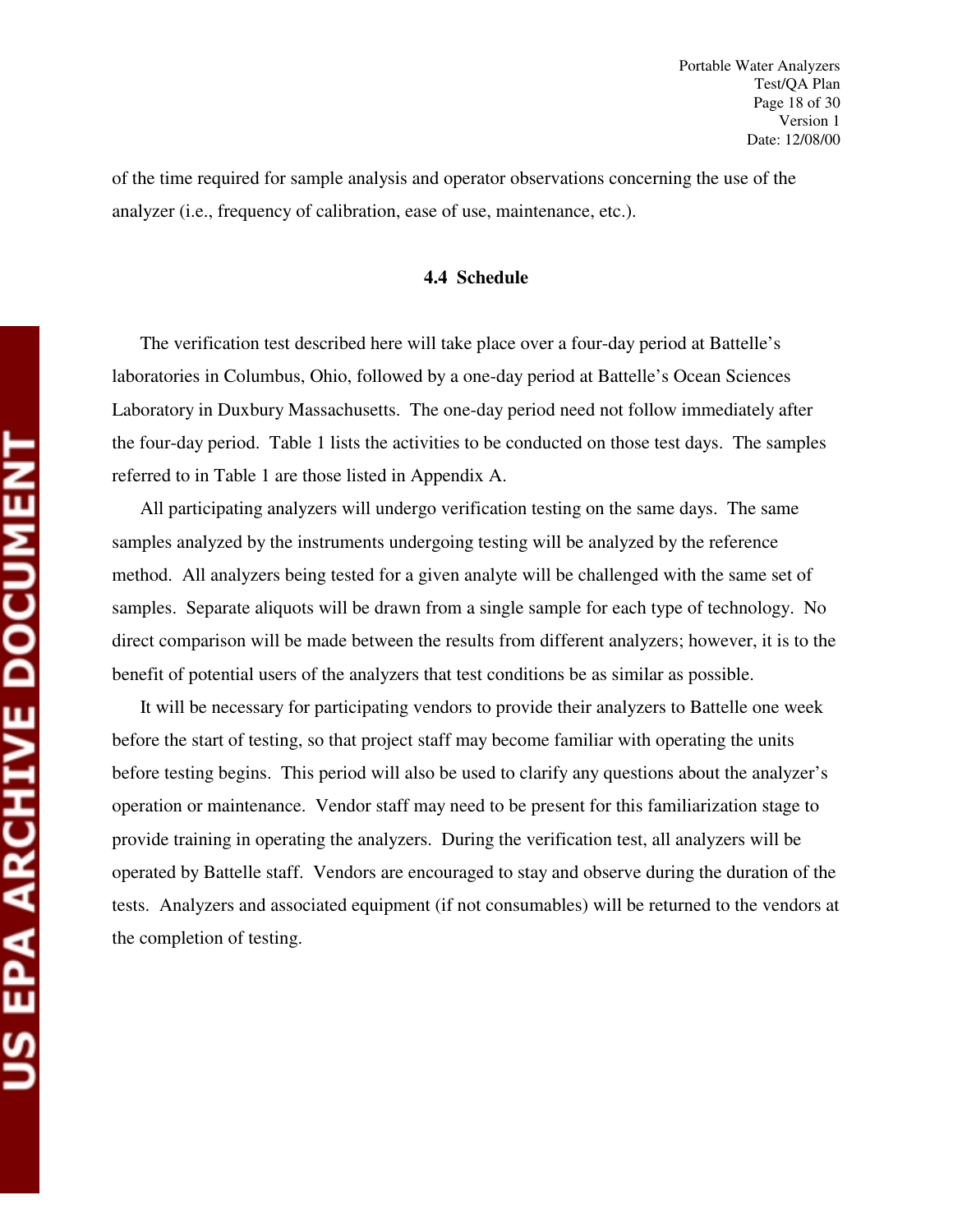# **Testing**  Test Day | Location | Activity Day One Battelle Analysis of PT samples and associated QC samples with Columbus | operator #1. Laboratory Day Two Battelle Analysis of PT samples and associated QC samples with Columbus | operator #2. Laboratory Day Three  $\parallel$  Columbus Field  $\parallel$  Collection and analysis of environmental samples and LFM Location Samples at four tap water locations. Day Four | Columbus Field | Collection and analysis of environmental samples and LFM Location samples at four locations within three fresh water sites. Day Five Transport to Shipping and handling of analyzers undergoing verification Battelle to field test site. Duxbury, Mass Day Duxbury, Mass Collection and analysis of environmental samples and LFM Six Field Location samples at salt water locations; shipping of environmental samples to Columbus for subsequent reference analysis.

## **Table 1. Schedule of Verification Test Days**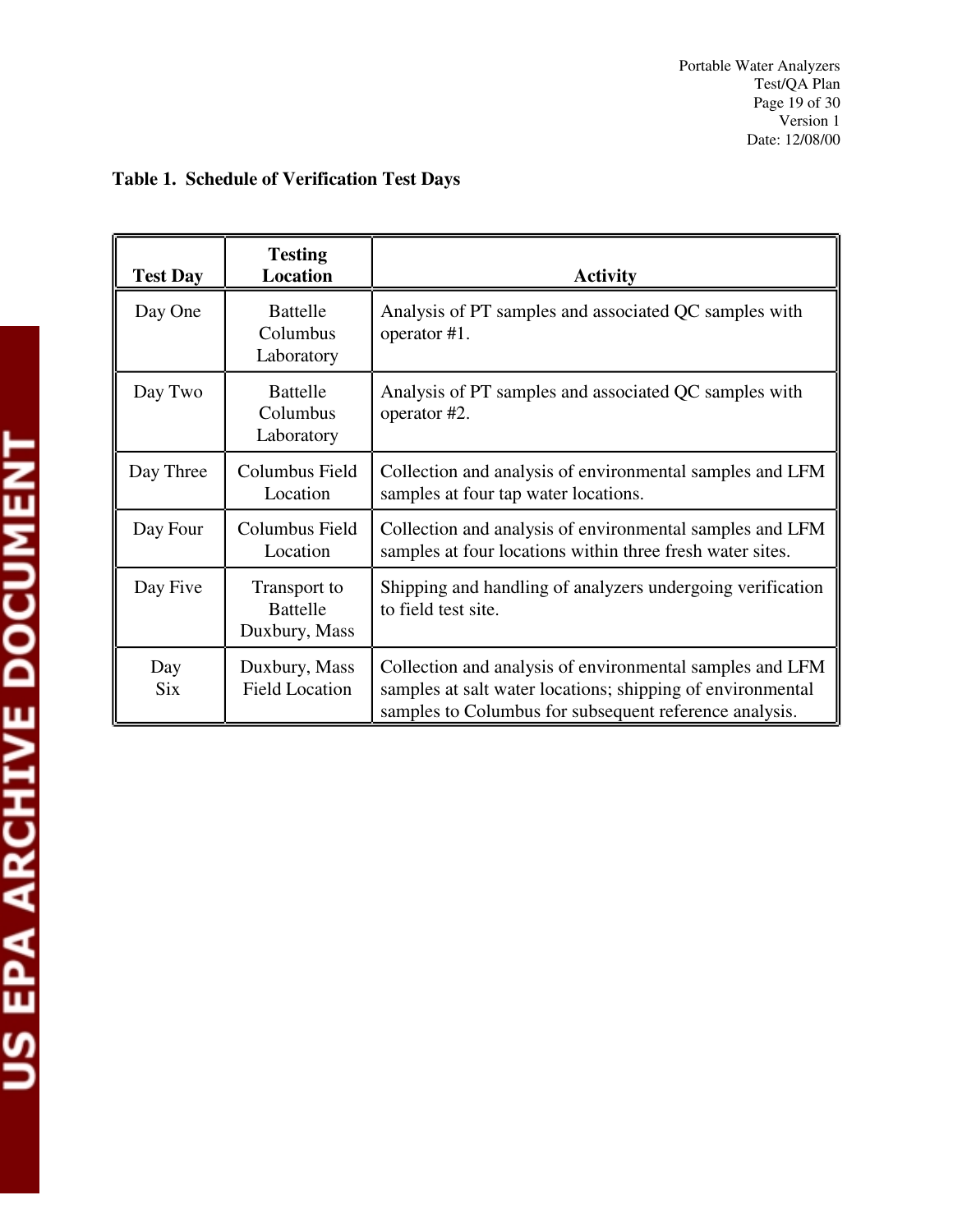## **5.0 DATA HANDLING AND REPORTING**

#### **5.1 Data Acquisition and Review**

A variety of data will be acquired and recorded electronically or manually by Battelle staff in this verification test. Operation, maintenance, and results from the analyzers being verified and sampling procedures, will generally be documented on data sheets or in laboratory record books. Results from the reference instruments will be compiled in electronic format.

Records received by or generated by Battelle staff in the verification test will receive a oneover-one review within two weeks after receipt or generation, respectively, before these records are used to calculate, evaluate, or report verification results. These records may include electronic records; laboratory record books; sampling records from the field test; or equipment calibration records. This review will be performed by a Battelle technical staff member involved in the verification test, but not the staff member that originally received or generated the record. The review will be documented by the person performing the review by adding his/her initials and date to a hard copy of the record being reviewed. This hard copy will then be returned to the Battelle staff member who received or generated or who will be storing the record.

In addition, data calculations performed by Battelle will be spot-checked by Battelle technical staff to ensure that calculations are performed correctly. Calculations to be checked include reference analysis results and statistical calculations described in this test/QA plan.

The data obtained from this verification test will be compiled and reported independently for each analyzer being verified. No intercomparison of the results from one vendor's technology to another's will be made. However, intercomparisons will be made between the results for duplicate analyzers from each vendor.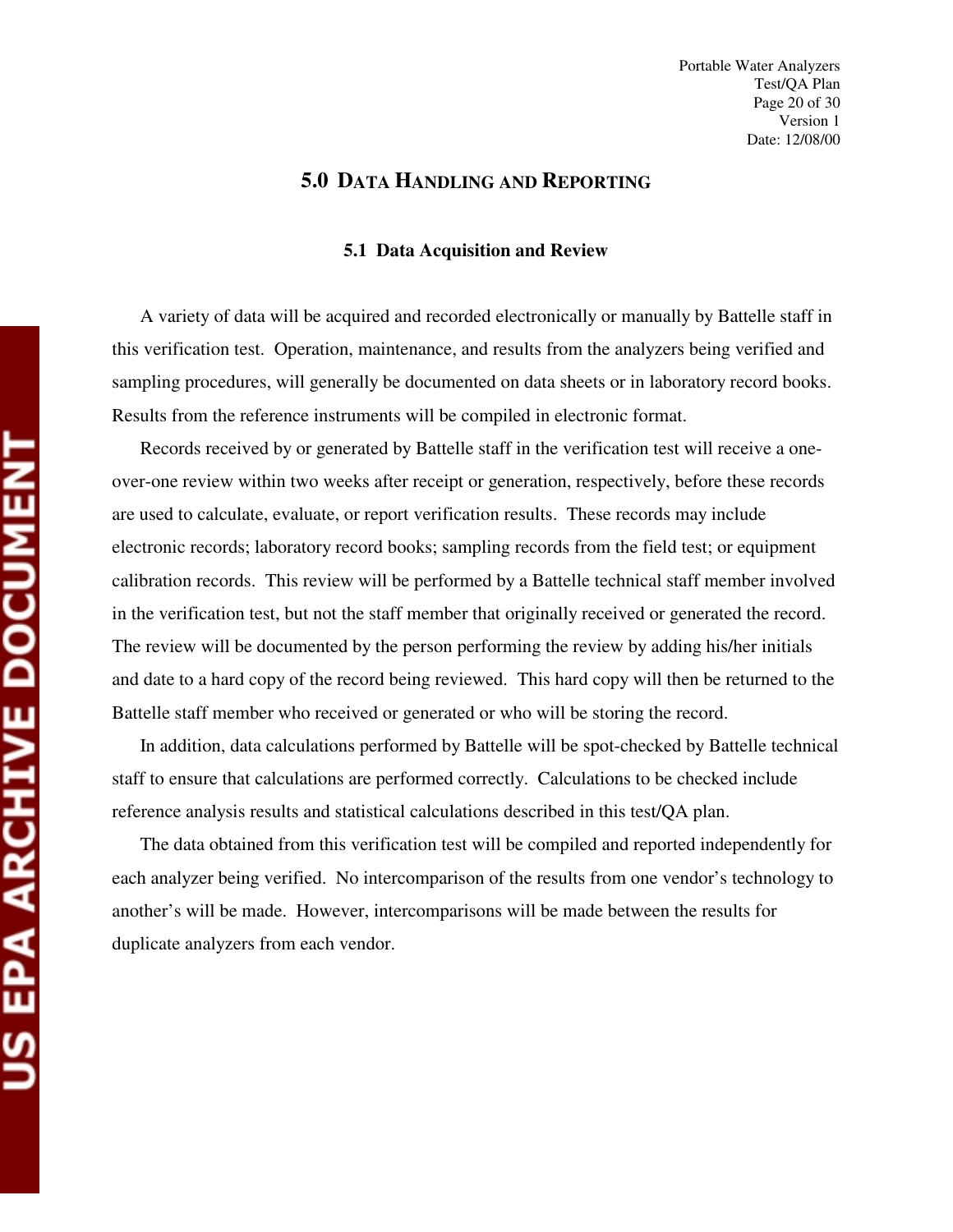#### **5.2 Statistical Calculations**

#### **5.2.1 Accuracy**

Accuracy of the analyzers being verified will be assessed relative to the results obtained from the reference analyses. Samples will be analyzed by both the reference method and the analyzers being verified. The results for each set of analyses will be averaged, and the accuracy will be expressed in terms of a relative average bias (B) as calculated from the following equation:

$$
B = \frac{d}{\overline{C}_R} \times 100
$$
 (2)

where  $\overline{d}$  is the average difference between the readings from the analyzer being verified and those from the reference method, and  $\overline{C_R}$  is the average of the reference measurements. Accuracy will be assessed independently for each analyzer to determine inter-unit reproducibility. Additionally, the results will be analyzed independently for the readings obtained from the two operators to determine if significant operator bias exists.

#### **5.2.2 Precision**

The standard deviation (S) of the results for the replicate samples will be calculated and used as a measure of instrumental precision at each concentration.

$$
S = \left[\frac{1}{n-1} \sum_{k=1}^{n} \left(C_k - \overline{C}\right)^2\right]^{1/2} \tag{3}
$$

where n is the number of replicate samples (see Table 1),  $C_k$  is the concentration measured for the k<sup>th</sup> sample, and  $\overline{C}$  is the average concentration of the replicate samples. The instrumental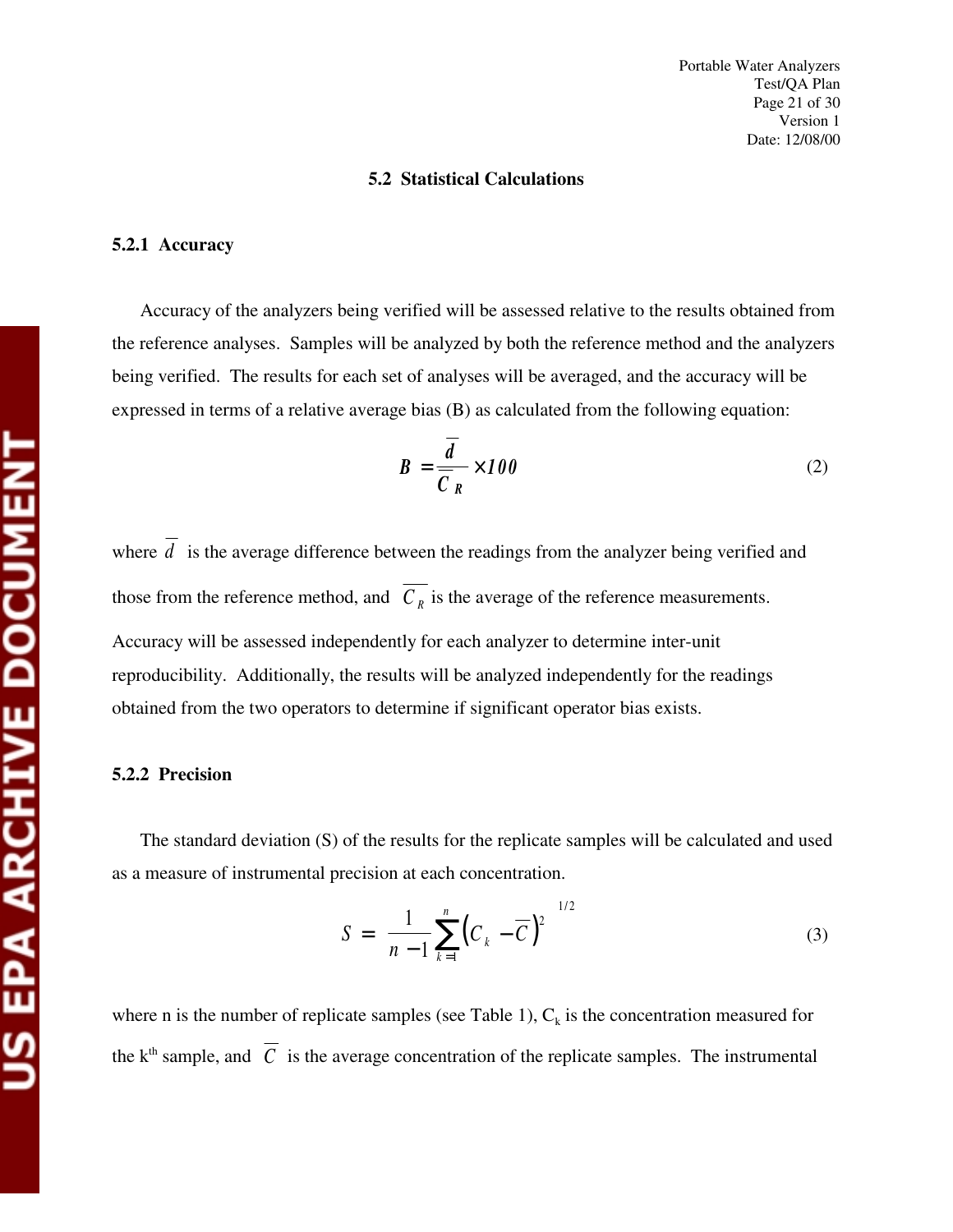precision at each concentration will be reported in terms of the relative standard deviation (RSD), e.g.,

$$
RSD = \left| \frac{S}{C} \right| \times 100 \tag{4}
$$

#### **5.2.3 Linearity**

Linearity will be assessed by linear regression with the analyte concentration measured by the reference method as independent variable, and the reading from the analyzer being verified as dependent variable. Linearity will be expressed in terms of the slope, intercept, and the coefficient of determination  $(r^2)$ .

#### **5.2.4 Method Detection Limit**

The method detection limit  $(MDL)^3$  for each analyzer will be assessed from the seven replicate analyses of a fortified sample with an analyte concentration of five times the vendor's estimated detection limit (see Tables 1 and 2). The MDL will be calculated from the following equation:

$$
MDL = t \times S \tag{5}
$$

where *t* is the Student's value for a 99% confidence level, and S is the standard deviation of the replicate samples. The MDL values for the two units of each analyzer will be reported as separate results.

#### **5.2.5 Matrix Interferences**

The effect of interfering matrix species on the response of an analyzer to a given analyte will be calculated as the ratio of the difference in analytical response to the concentration of interfering species. For example, if the addition of 500 ppb of an interfering species results in a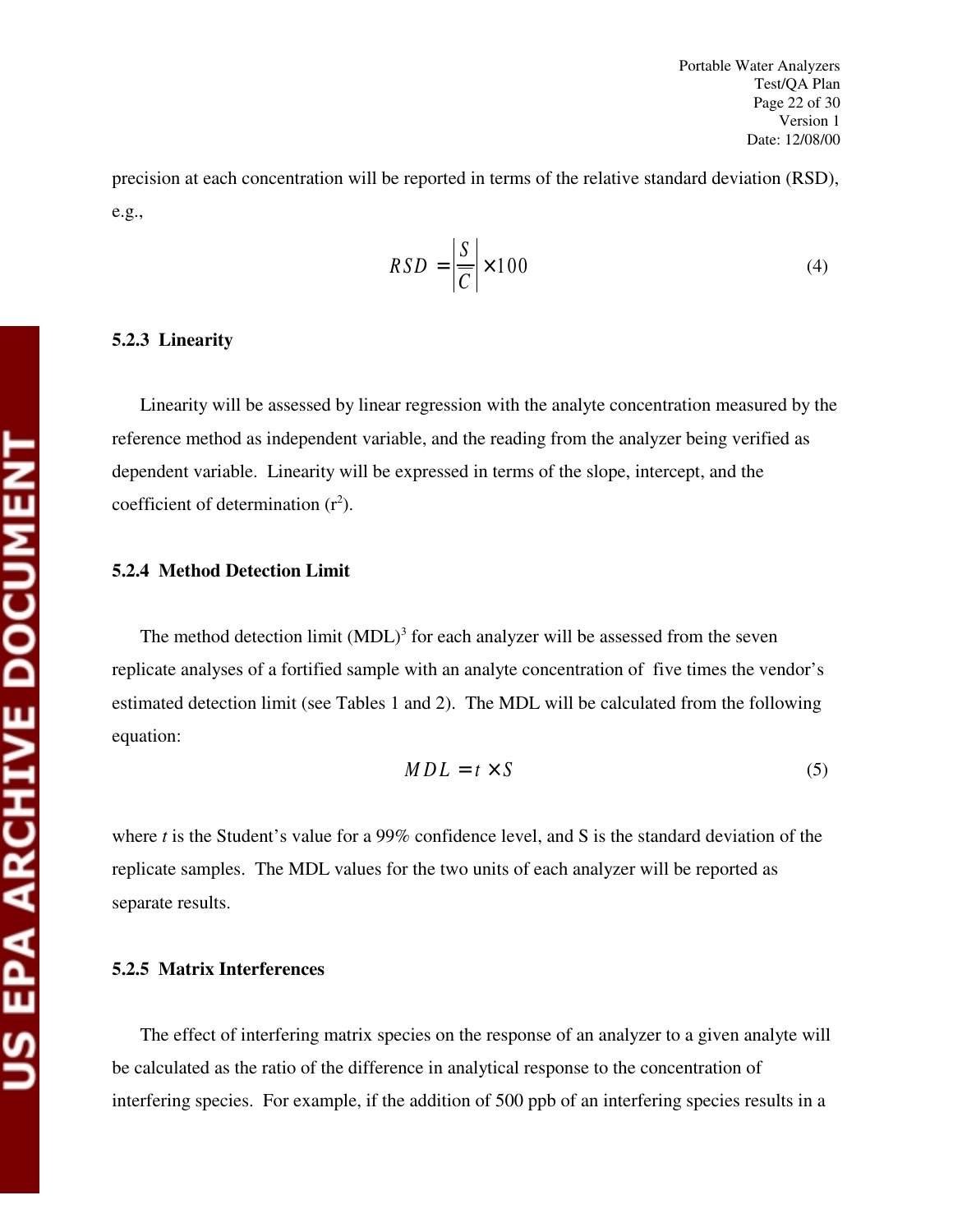difference of 10 ppb in the analytical result, the relative sensitivity of the analyzer to that interferent is calculated as 10 ppb/500 ppb =  $2\%$ .

#### **5.2.6 Operator Bias**

To assess operator bias for each analyzer, the results obtained from each operator will be compiled independently and subsequently compared. The existence of statistically significant operator bias will be assessed through a *t*-test of the data.

#### **5.2.7 Inter-Unit Reproducibility**

The results obtained from two identical units of each analyzer will be compiled independently for each analyzer and for each operator, and compared to assess inter-unit reproducibility. The results will be interpreted using a *t*-test to assess if significant differences exist between the units tested.

#### **5.2.8 Rate of False Positives/False Negatives**

The rate of false positives/false negatives of the qualitative analyzers for each analyte will be assessed relative to the guidance level. Analyte reported as being above that level by the analyzer being verified, but below that level by the reference method, will be considered a false positive. Analyte not reported as being above the guidance level by the analyzer being verified, but reported as above that level by the reference method, will be considered a false negative. The rate of false positives/false negatives will be expressed as a percentage of total samples analyzed for each matrix.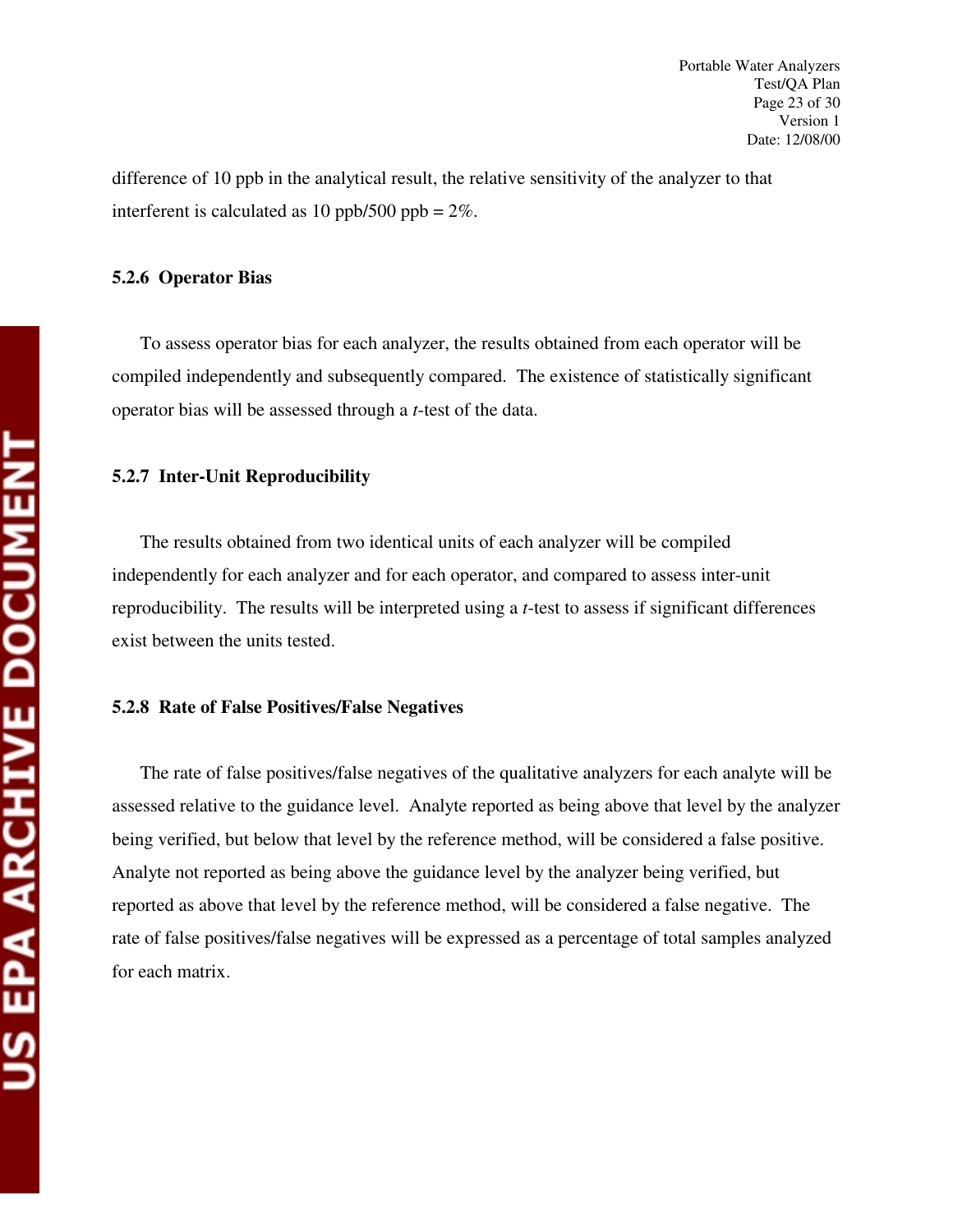#### **5.3 Data Review**

Records generated in the verification test will receive a one-over-one review within two weeks after generation, before these records are used to calculate, evaluate, or report verification results. Table 2 summarizes the types of data to be recorded. These records may include laboratory record books or reference method analytical results. This review will be performed by a Battelle technical staff member involved in the verification test, but not the staff member that originally generated the record. EPA/contractor and/or vendor staff will be consulted as needed to clarify any issues about the data records. The review will be documented by the person performing the review by adding his/her initials and date to a hard copy of the record being reviewed. This hard copy will then be returned to the Battelle staff member who generated or who will be storing the record.

| Data to be Recorded                                                                                            | <b>Responsible Party</b> | <b>Where Recorded</b>                                                                        | <b>How often Recorded</b>                                                                   | Disposition of data <sup>(a)</sup>                                                                     |
|----------------------------------------------------------------------------------------------------------------|--------------------------|----------------------------------------------------------------------------------------------|---------------------------------------------------------------------------------------------|--------------------------------------------------------------------------------------------------------|
| Dates, times of test<br>events                                                                                 | <b>Battelle</b>          | Laboratory record<br><b>books</b>                                                            | Start/end of test, and at<br>each change of a test<br>parameter.                            | Used to organize/check test<br>results; manually<br>incorporated in data<br>spreadsheets as necessary. |
| Test parameters<br>(temperature, analyte/<br>interferant identities<br>and concentrations.<br>gas flows, etc.) | <b>Battelle</b>          | Laboratory record<br><b>books</b>                                                            | When set or changed,<br>or as needed to<br>document stability.                              | Used to organize/check test<br>results, manually<br>incorporated in data<br>spreadsheets as necessary. |
| Reference method<br>sampling data                                                                              | <b>Battelle</b>          | Laboratory record<br>books                                                                   | At least at start/end of<br>reference sample, and<br>at each change of a test<br>parameter. | Used to organize/check test<br>results; manually<br>incorporated in data<br>spreadsheets as necessary. |
| Reference method<br>sample analysis, chain<br>of custody, and results                                          | <b>Battelle</b>          | Laboratory record<br>books, data sheets,<br>or data acquisition<br>system, as<br>appropriate | Throughout sample<br>handling and analysis<br>process                                       | Transferred to spreadsheets                                                                            |

**Table 2. Summary of Data Recording Process for the Verification Test** 

(a) All activities subsequent to data recording are carried out by Battelle.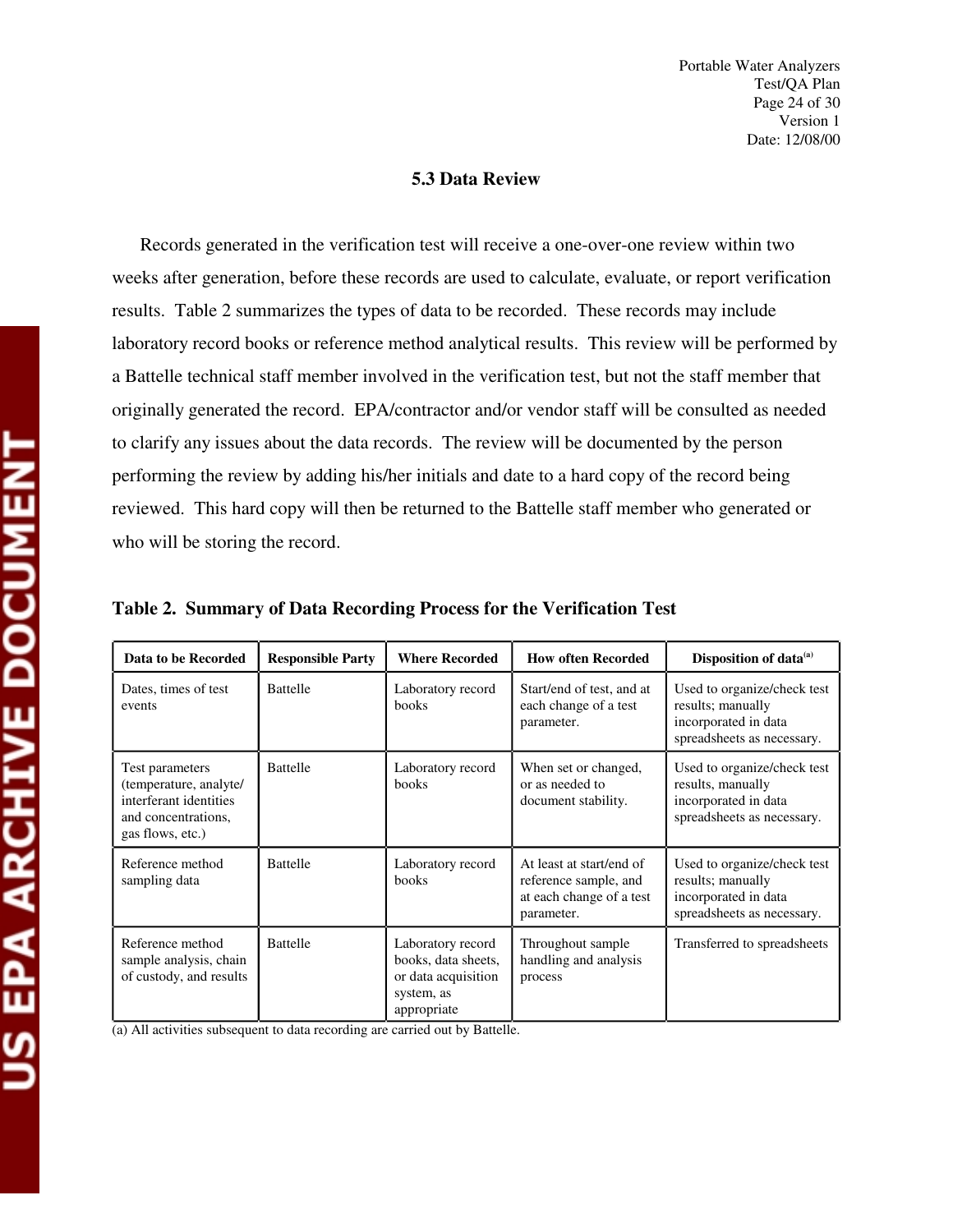#### **5.4 Reporting**

The data obtained in the verification test will be compiled separately for each vendor's analyzer, and the statistical evaluations described in Section 4 will be applied to each data set without reference to any other. At no time will data from different vendor's analyzers be intercompared or ranked. Following completion of the statistical evaluations, a draft verification report will be prepared for each vendor's analyzer, stating the verification test procedures and documenting the performance observed. The draft verification reports will each be submitted to the respective vendors for review and comments. The comments provided by each vendor on his draft verification report will be the basis for revision of that report. The revised reports will then be submitted to EPA and AMS Center stakeholders for peer review. The reports will then be revised again to address the peer review comments and submitted for final EPA approval.

In parallel with preparation of the verification reports will be preparation of the verification statement for each analyzer. The verification statement is a two- to three-page summary of the technology, the test procedures, and the test results. Each draft verification statement will be submitted to the respective vendor for review, and then will follow the same revision and EPA review process as the reports. Upon approval by EPA, each verification statement will be signed by a senior manager of Battelle and by an EPA laboratory director. Final verification reports and statements will be posted on the ETV website (http://www.epa.gov/etv), and original signed verification statements will be provided to the respective vendors for use in marketing their products.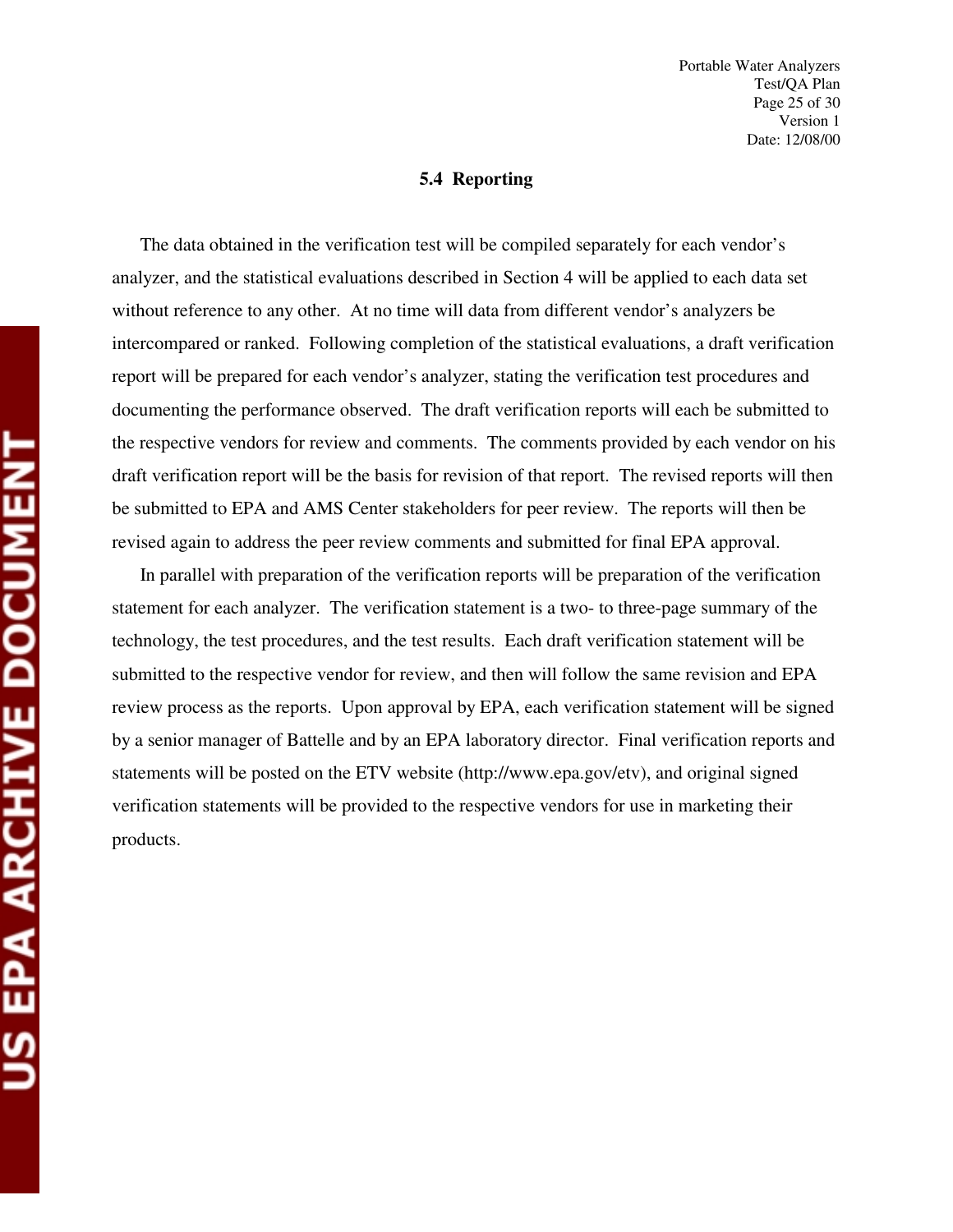#### **6.0 QUALITY ASSURANCE /QUALITY CONTROL**

The QA/QC activities associated with this verification test will focus primarily on reference analysis, sample preparation and handling, and data recording and analysis. An independent audit covering each of these areas will be performed by the Battelle Quality Manager to ensure the quality of the verification test.

#### **6.1 QC of Reference Method**

Analysis of QC samples throughout the verification test will be used to document the performance of the reference methods. RB samples will be analyzed to ensure that no sources of contamination are present. If the analysis of an RB sample indicates a concentration above the MDL for the reference instrument, contamination will be suspected. Any contamination source(s) will be corrected, and proper blank readings will be achieved, before proceeding with the verification test.

The accuracy of the reference methods will be verified before the beginning and after the conclusion of each testing day. The instruments to be used for reference will be initially calibrated according to the procedures specified in the reference method. The instrument calibration will be verified using an appropriate QCS. If the QCS analysis differs by more than  $\pm 10\%$  from the true value of the standard, the instrument will be recalibrated before continuation of the test. LFM samples will be analyzed to assess if matrix effects influence the results of the reference methods. The percent recovery  $(R)$  of the spiked solution will be calculated from the following equation:

$$
R = \frac{C_s - C}{s} \times 100\tag{6}
$$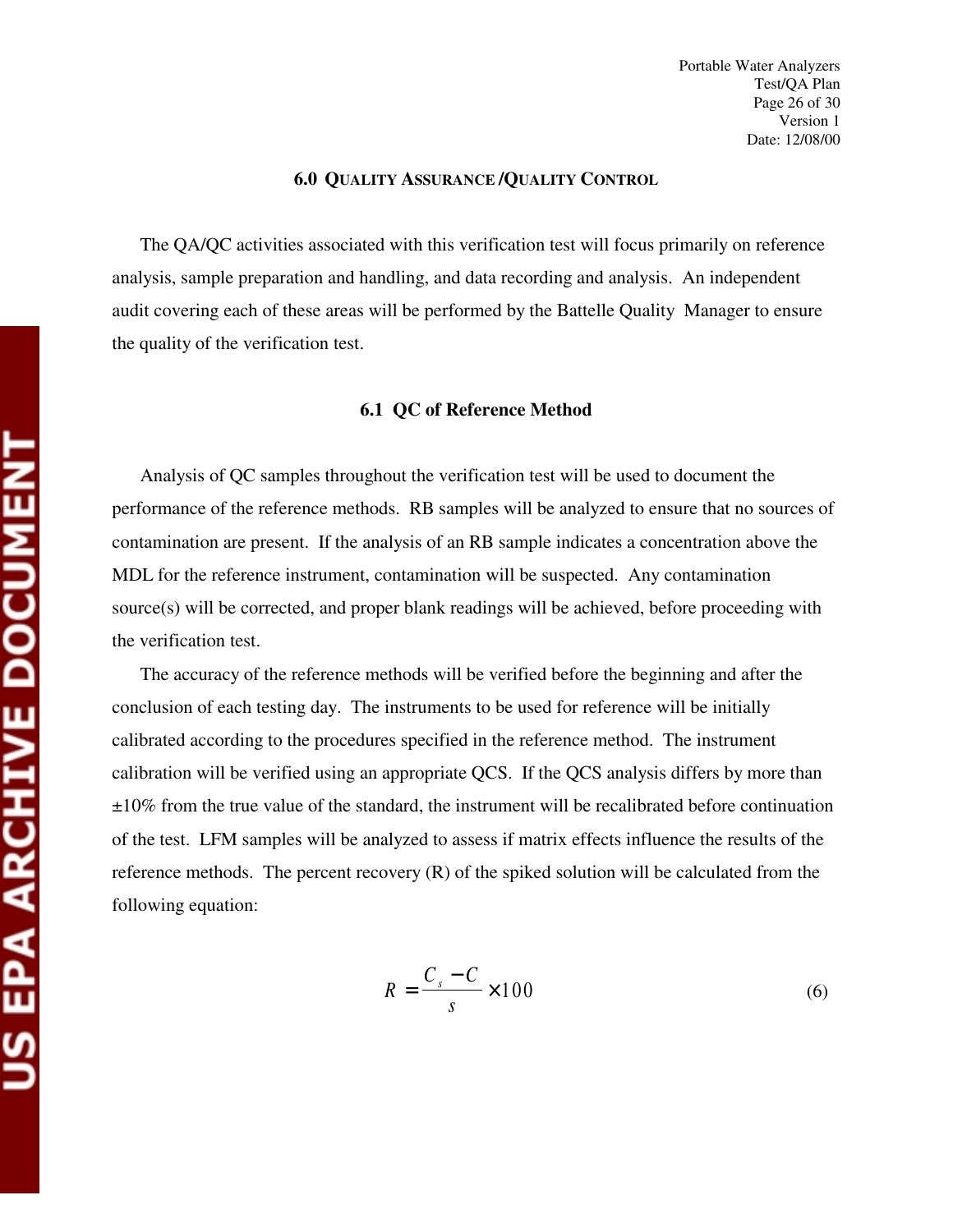where  $C_s$  is the analyzed concentration of the spiked sample, C is the analyzed concentration of the unspiked sample, and s is the concentration equivalent of the analyte spike. If the percent recovery of an LRM falls outside the range from 85-115%, a matrix effect will be suspected.

#### **6.2 Audits**

#### **6.2.1 Performance Evaluation Audit**

A performance evaluation (PE) audit will be conducted to assess the quality of the reference measurements made in this verification test. A performance evaluation audit involves challenging the instruments used for reference methods with standards that are independent of those used to calibrate the instruments for the test. For the PE audit, an independent standard will be obtained from a vendor that is different from the one that supplied the QC standards. This comparison of the QC and performance evaluation standards will be done once during the verification test, on the day that the portable analyzers are in transit to the Massachusetts field sampling location. Agreement of the standards within 10% is required for the measurements to be considered as acceptable. Failure to achieve this agreement will trigger recalibration of the instruments with the original QC standards, and a repeat of the performance evaluation comparison. Failure in the second comparison requires obtaining another set of standards, and repeating the performance audit.

#### **6.2.2 Technical Systems Audit**

The Battelle Quality Manager will conduct a technical systems audit at least once during the course of the verification test. The purpose of this audit is to ensure that the verification test is being performed in accordance with this test/QA plan and the AMS Center QMP<sup>1</sup>, and that all procedures described in this test/QA plan are being followed. This audit will review the reference standards and methods used, compare actual test procedures to those specified in this test/QA plan, and review data acquisition and handling procedures. An independent technical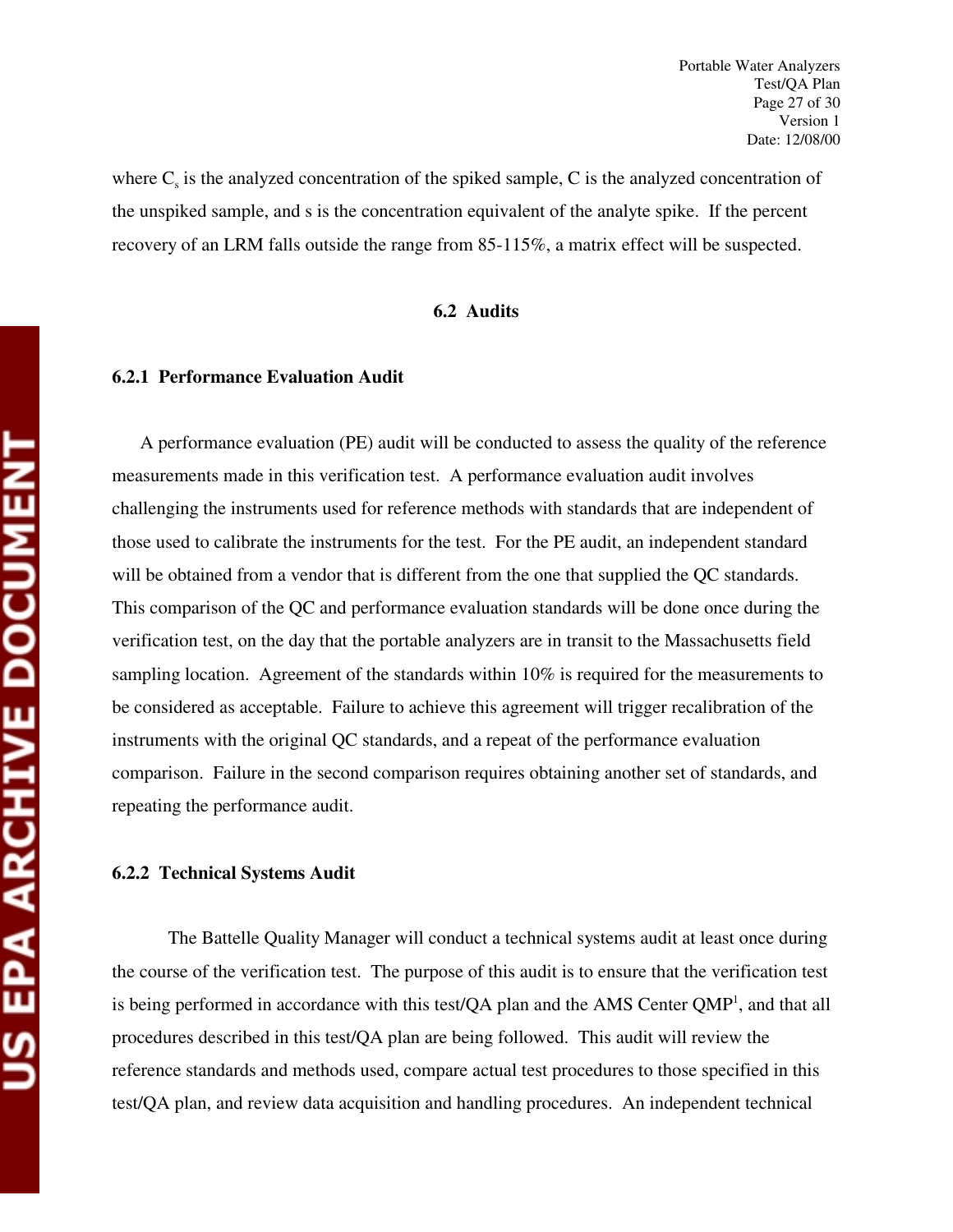systems audit may also be performed by EPA Quality Management staff during the verification test, at EPA's discretion.

#### **6.2.3 Audit of Data Quality**

At least 10% percent of the data acquired during the verification test will be audited during the verification test. Battelle's Quality Manager will trace the data from the initial acquisition, through reduction and statistical analysis, to final reporting, to ensure the integrity of the reported results. All calculations performed on the data undergoing the audit will be checked.

#### **6.3 QA/QC Reporting**

Each assessment and audit will be documented in accordance with Section 2.9.7 of the QMP for the AMS Center. The results of the technical systems audit and the audit of data quality will be sent to the EPA. Assessment reports will include the following:

- Identification of any adverse findings or potential problems
- Response to adverse findings or potential problems
- Recommendations for resolving problems
- Confirmation that solutions have been implemented and are effective
- Citation of any noteworthy practices that may be of use to others

#### **6.4 Corrective Action**

The Battelle or EPA Quality Managers during the course of any assessment or audit will identify to the technical staff performing experimental activities any immediate corrective action that should be taken. If serious quality problems exist, the Battelle Quality Manager is authorized to stop work. Once the assessment report has been prepared, the Verification Test Coordinator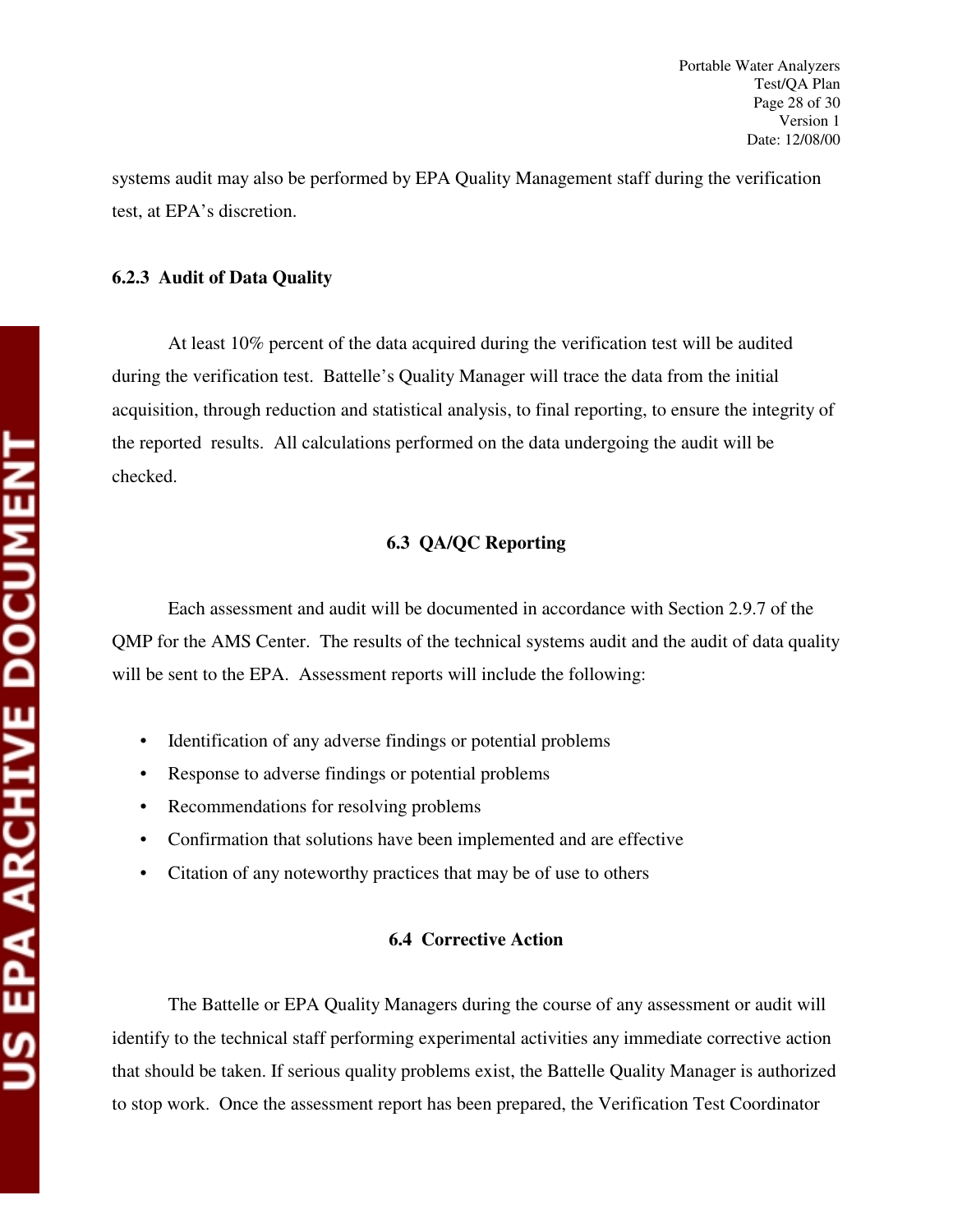will ensure that a response is provided for each adverse finding or potential problem, and will implement any necessary follow-up corrective action. The Battelle Quality Manager will ensure that follow-up corrective action has been taken.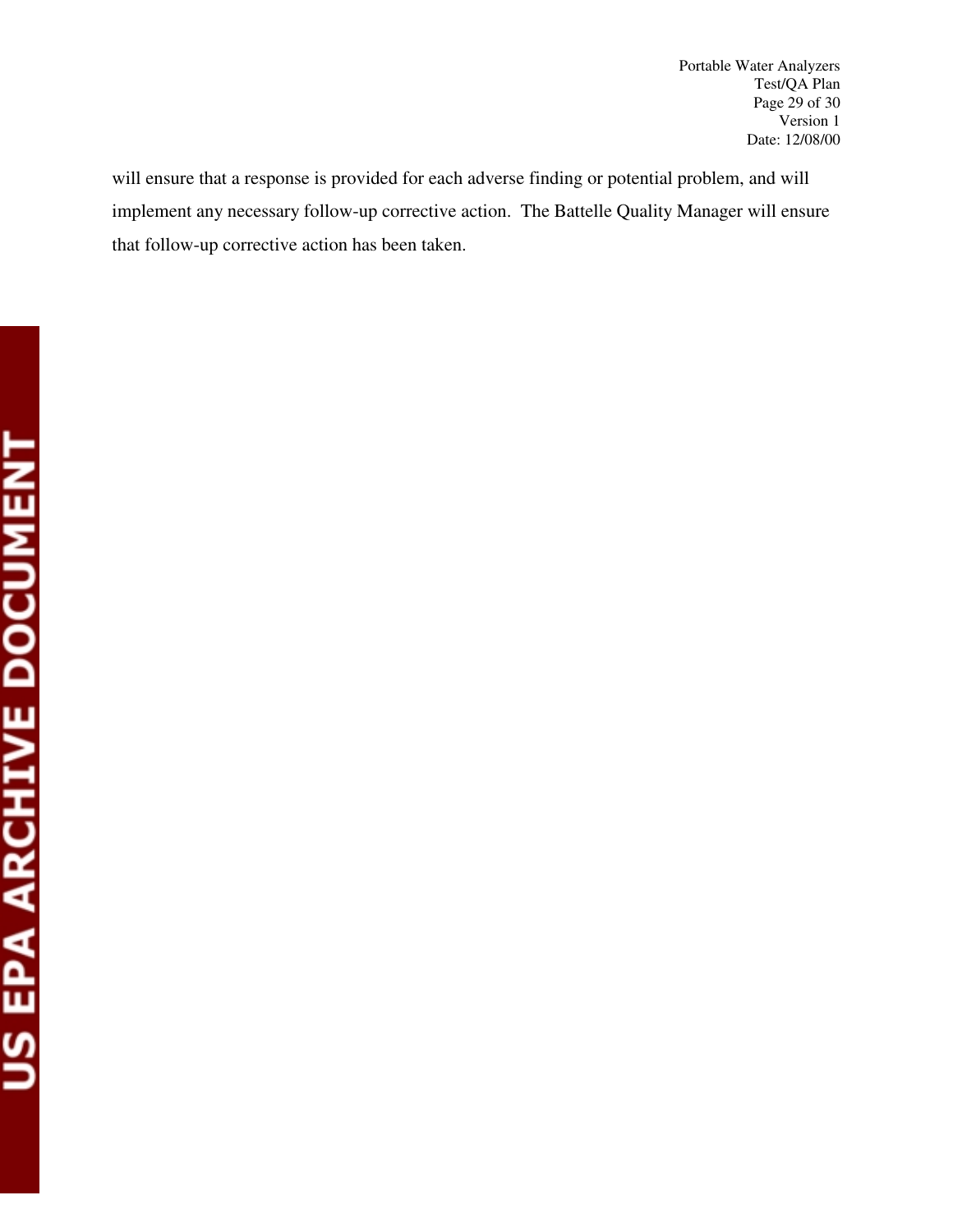## **7.0 REFERENCES**

- 1. Quality Management Plan (QMP) for the ETV Advanced Monitoring Systems Pilot, U.S. EPA Environmental Technology Verification Program, prepared by Battelle, Columbus, Ohio, September 1998.
- 2. U.S. EPA Method 200.8, Determination of Trace Elements in Waters and Wastes by Inductively Coupled Plasma-Mass Spectrometry, Revision 4.4, April 1991.
- 3. U.S. Code of Federal Regulations title 40 Part 136 Appendix B.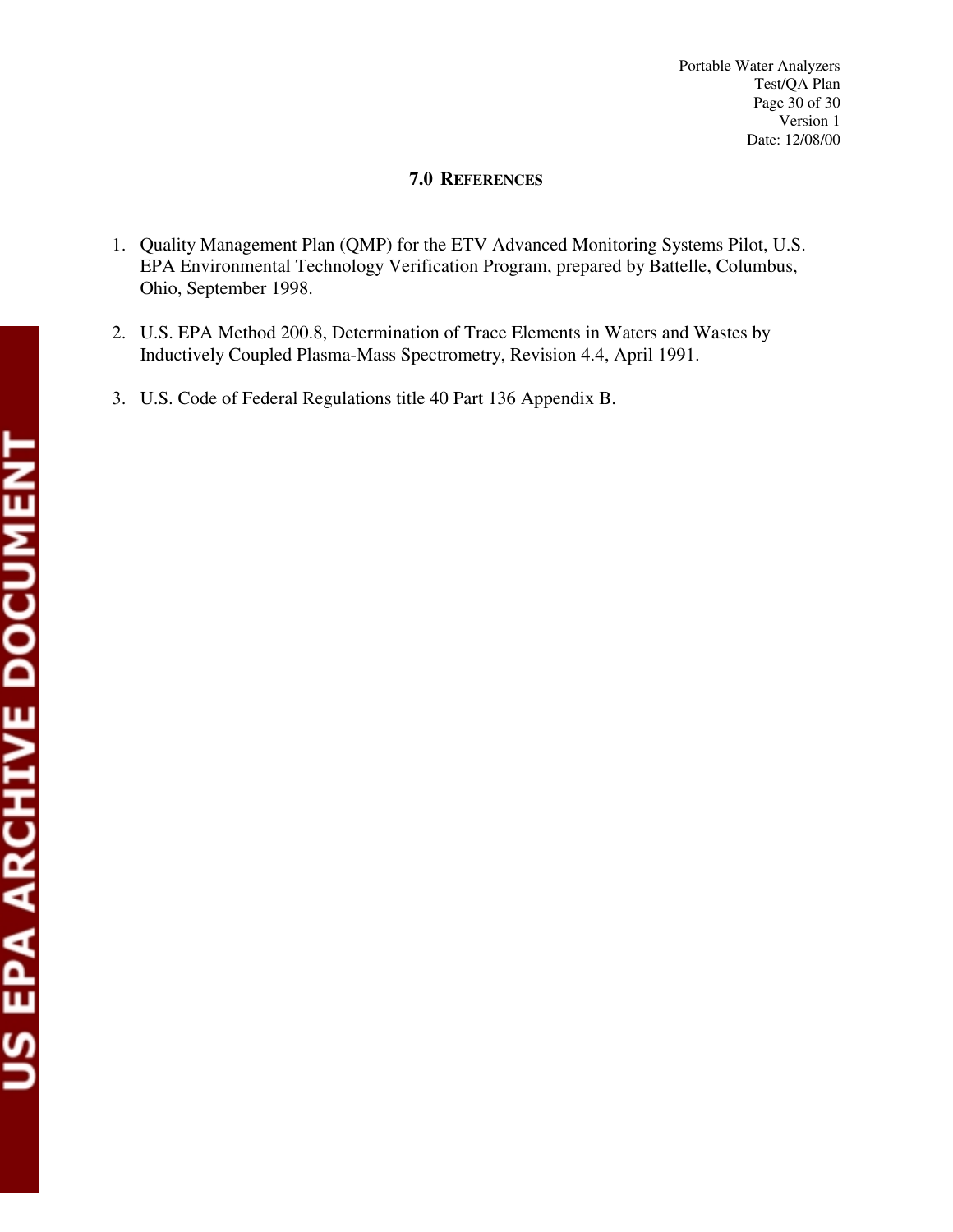## **APPENDIX A**

## **SUMMARY OF TEST SAMPLES FOR SELECTED ANALYTES**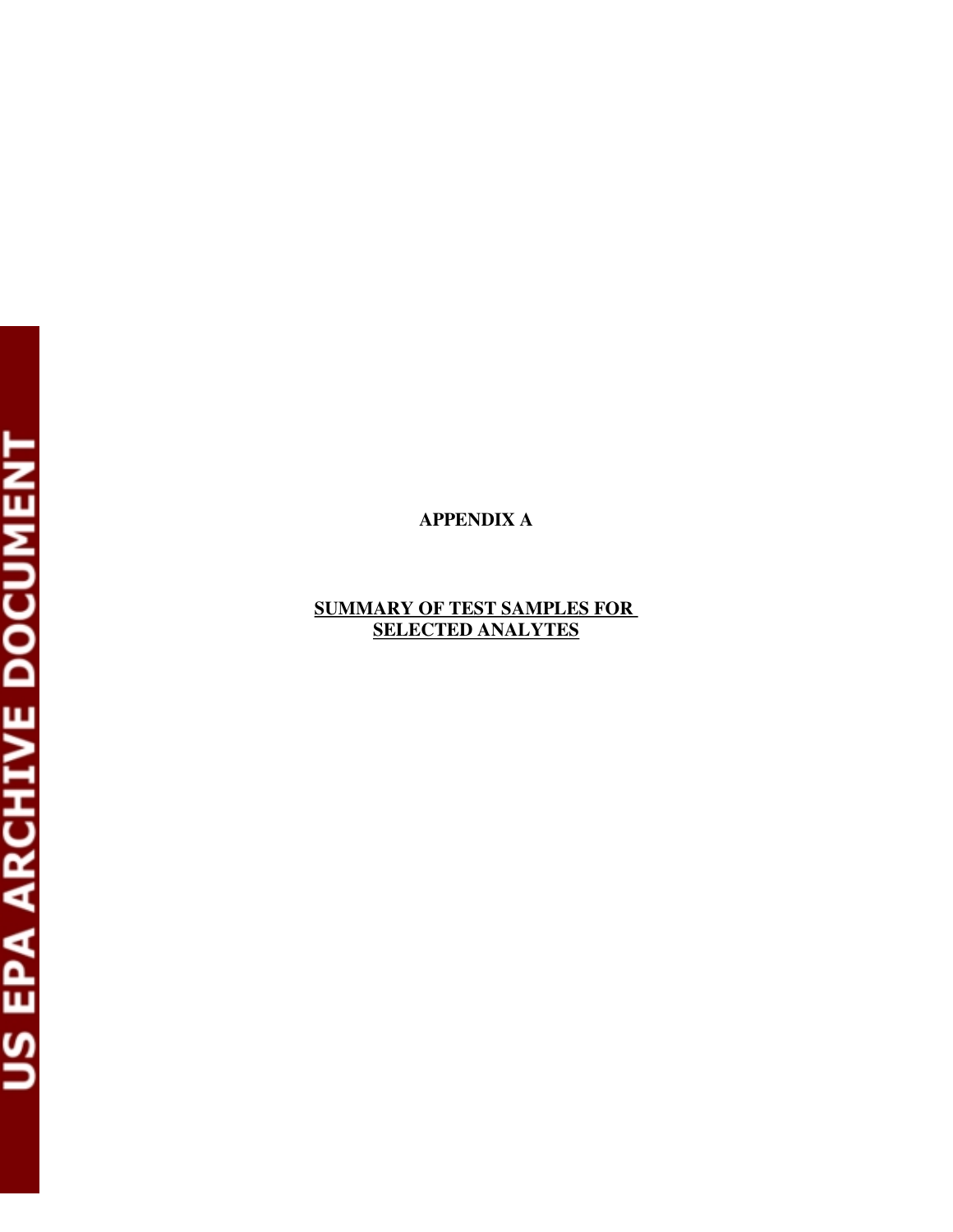| <b>Type of Sample</b>  | <b>Sample Characteristics</b>                                    | Concentration                                                 | No. of<br><b>Samples</b> |
|------------------------|------------------------------------------------------------------|---------------------------------------------------------------|--------------------------|
|                        | RB <sup>b</sup>                                                  | $\sim 0$                                                      | 10% of all               |
| <b>Quality Control</b> | LFM <sup>b</sup>                                                 | 30 ppb                                                        | 1 per site               |
|                        | QCS <sup>b</sup>                                                 | 30 ppb                                                        | 10% of all               |
|                        | For the determination of<br>detection limit                      | Five times the<br>manufacturer's estimated<br>detection limit | 7                        |
|                        | Lead                                                             | $1.5$ ppb                                                     | $\overline{4}$           |
|                        | Lead                                                             | 5 ppb                                                         | $\overline{4}$           |
| Performance            | Lead                                                             | $15$ ppb $\textdegree$                                        | $\overline{4}$           |
| <b>Test</b>            | Lead                                                             | 45 ppb                                                        | $\overline{4}$           |
|                        | Lead                                                             | 150 ppb                                                       | $\overline{4}$           |
|                        | Analyte spiked with<br>interference                              | 45 ppb with low<br>interference                               | 8                        |
|                        | Analyte spiked with<br>interference                              | 45 ppb with high<br>interference                              | 8                        |
|                        | Drinking fountain                                                | Unknown                                                       | $\overline{4}$           |
|                        | Community water                                                  | Unknown                                                       | $\overline{4}$           |
|                        | Well water                                                       | Unknown                                                       | $\overline{4}$           |
| Environmental          | Alum Creek Reservoir                                             | Unknown                                                       | $\overline{4}$           |
|                        | <b>Olentangy River</b>                                           | Unknown                                                       | 4                        |
|                        | <b>Scioto River</b>                                              | Unknown                                                       | $\overline{4}$           |
|                        | Massachusetts Bay surface<br>water                               | Unknown                                                       | $\overline{4}$           |
|                        | Massachusetts Bay water at<br>sediment/water column<br>interface | Unknown                                                       | $\overline{4}$           |

Table A-1. Summary of Test Samples<sup>a</sup> for Lead

<sup>a</sup> Listing is for clarity; samples will be analyzed in randomized order for the verification testing.

 $b<sup>b</sup>$  See Section 2.3.1 for descriptions of these samples.

 $\rm ^c$  MCL for lead.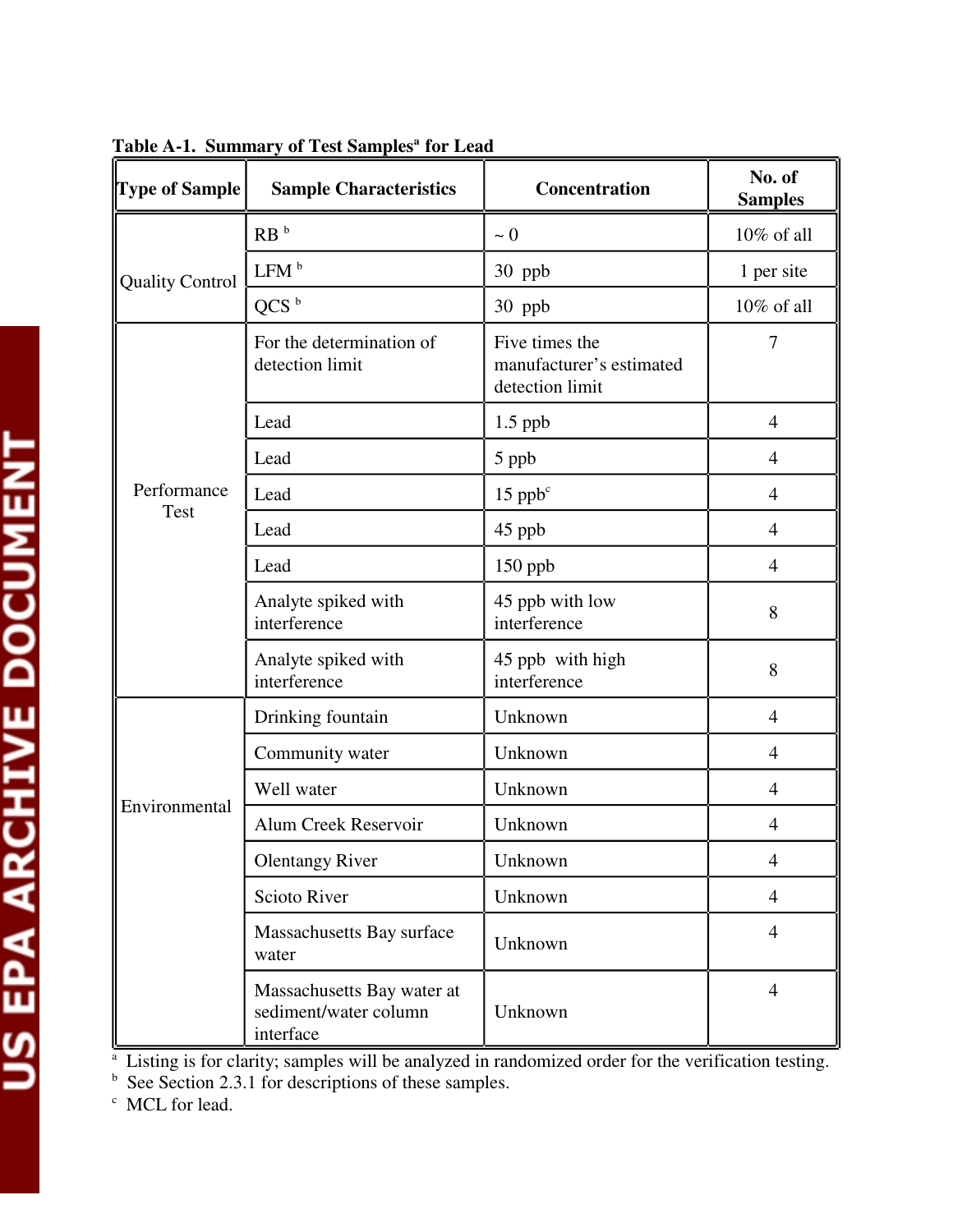| <b>Type of Sample</b>  | <b>Sample Characteristics</b>                                    | Concentration                                                 | No. of<br><b>Samples</b> |
|------------------------|------------------------------------------------------------------|---------------------------------------------------------------|--------------------------|
|                        | RB <sup>b</sup>                                                  | $\sim 0$                                                      | 10% of all               |
| <b>Quality Control</b> | LFM <sup>b</sup>                                                 | 2 ppb above native level                                      | 1 per site               |
|                        | $QCS^b$                                                          | 2 ppb                                                         | 10% of all               |
|                        | For the determination of<br>detection limit for nitrate          | Five times the<br>manufacturer's estimated<br>detection limit | 7                        |
|                        | Nitrate                                                          | $0.2$ ppb                                                     | $\overline{4}$           |
|                        | Nitrate                                                          | $0.6$ ppb                                                     | $\overline{4}$           |
| Performance            | Nitrate                                                          | $2.0$ ppb                                                     | $\overline{4}$           |
| Test                   | Nitrate                                                          | $6.0$ ppb                                                     | $\overline{4}$           |
|                        | Nitrate                                                          | 20 ppb                                                        | $\overline{4}$           |
|                        | Analyte spiked with<br>interference                              | 3.0 ppb with low<br>interference                              | 8                        |
|                        | Analyte spiked with<br>interference                              | 3.0 ppb with high<br>interference                             | 8                        |
|                        | Drinking fountain                                                | Unknown                                                       | $\overline{4}$           |
|                        | Community water                                                  | Unknown                                                       | $\overline{4}$           |
|                        | Well water                                                       | Unknown                                                       | $\overline{4}$           |
| Environmental          | Alum Creek Reservoir                                             | Unknown                                                       | 4                        |
|                        | <b>Olentangy River</b>                                           | Unknown                                                       | $\overline{4}$           |
|                        | Scioto River                                                     | Unknown                                                       | $\overline{4}$           |
|                        | Massachusetts Bay surface<br>water                               | Unknown                                                       | $\overline{4}$           |
|                        | Massachusetts Bay water at<br>sediment/water column<br>interface | Unknown                                                       | $\overline{4}$           |

Table A-2. Summary of Test Samples<sup>a</sup> for Nitrate

<sup>a</sup> Listing is for clarity; samples will be analyzed in randomized order for the verification testing.

 $b$  See Section 2.3.1 for descriptions of these samples.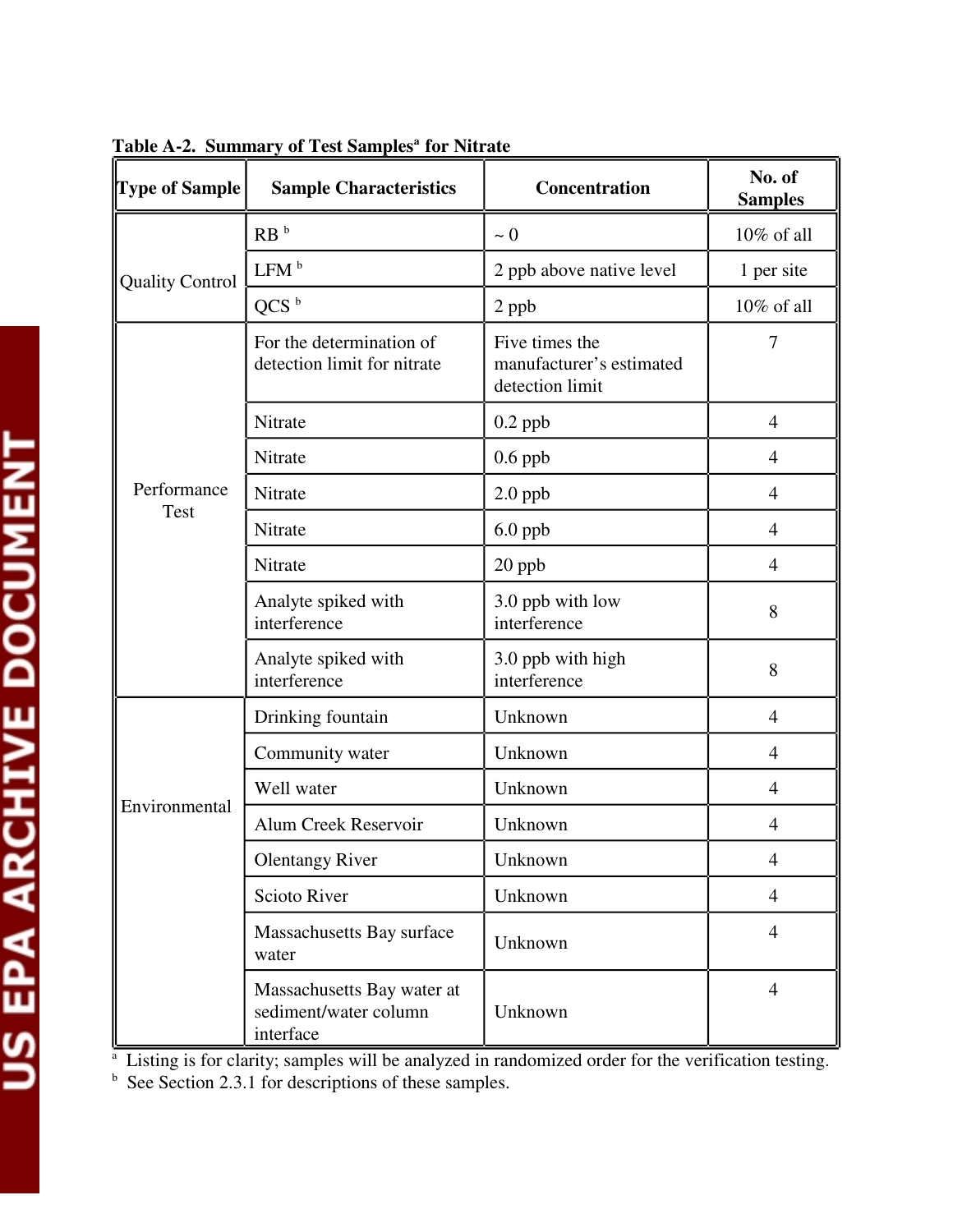| <b>Type of Sample</b>  | <b>Sample Characteristics</b>                                    | <b>Concentration</b>                                          | No. of<br><b>Samples</b> |
|------------------------|------------------------------------------------------------------|---------------------------------------------------------------|--------------------------|
|                        | RB <sup>b</sup>                                                  | $\sim 0$                                                      | 10% of all               |
| <b>Quality Control</b> | LFM <sup>b</sup>                                                 | 10 ppb above native level                                     | 1 per site               |
|                        | QCS <sup>b</sup>                                                 | $10$ ppb                                                      | 10% of all               |
|                        | For the determination of<br>detection limit                      | Five times the<br>manufacturer's estimated<br>detection limit | 7                        |
|                        | Arsenic                                                          | 1 ppb                                                         | $\overline{4}$           |
|                        | Arsenic                                                          | 3 ppb                                                         | $\overline{4}$           |
| Performance            | Arsenic                                                          | $10$ ppb $\textdegree$                                        | $\overline{4}$           |
| <b>Test</b>            | Arsenic                                                          | 30 ppb                                                        | $\overline{4}$           |
|                        | Arsenic                                                          | 100 ppb                                                       | $\overline{4}$           |
|                        | Analyte spiked with<br>interference                              | 10 ppb with low<br>interference                               | 8                        |
|                        | Analyte spiked with<br>interference                              | 10 ppb with high<br>interference                              | 8                        |
|                        | Drinking fountain                                                | Unknown                                                       | $\overline{4}$           |
|                        | Community water                                                  | Unknown                                                       | $\overline{4}$           |
|                        | Well water                                                       | Unknown                                                       | $\overline{4}$           |
| Environmental          | Alum Creek Reservoir                                             | Unknown                                                       | $\overline{4}$           |
|                        | <b>Olentangy River</b>                                           | Unknown                                                       | 4                        |
|                        | <b>Scioto River</b>                                              | Unknown                                                       | $\overline{4}$           |
|                        | Massachusetts Bay surface<br>water                               | Unknown                                                       | $\overline{4}$           |
|                        | Massachusetts Bay water at<br>sediment/water column<br>interface | Unknown                                                       | $\overline{4}$           |

Table A-3. Summary of Test Samples<sup>a</sup> for Arsenic

<sup>a</sup> Listing is for clarity; samples will be analyzed in randomized order for the verification testing.

 $b$  See Section 2.3.1 for descriptions of these samples.

c WHO Provisional Guideline Value for arsenic in drinking water.